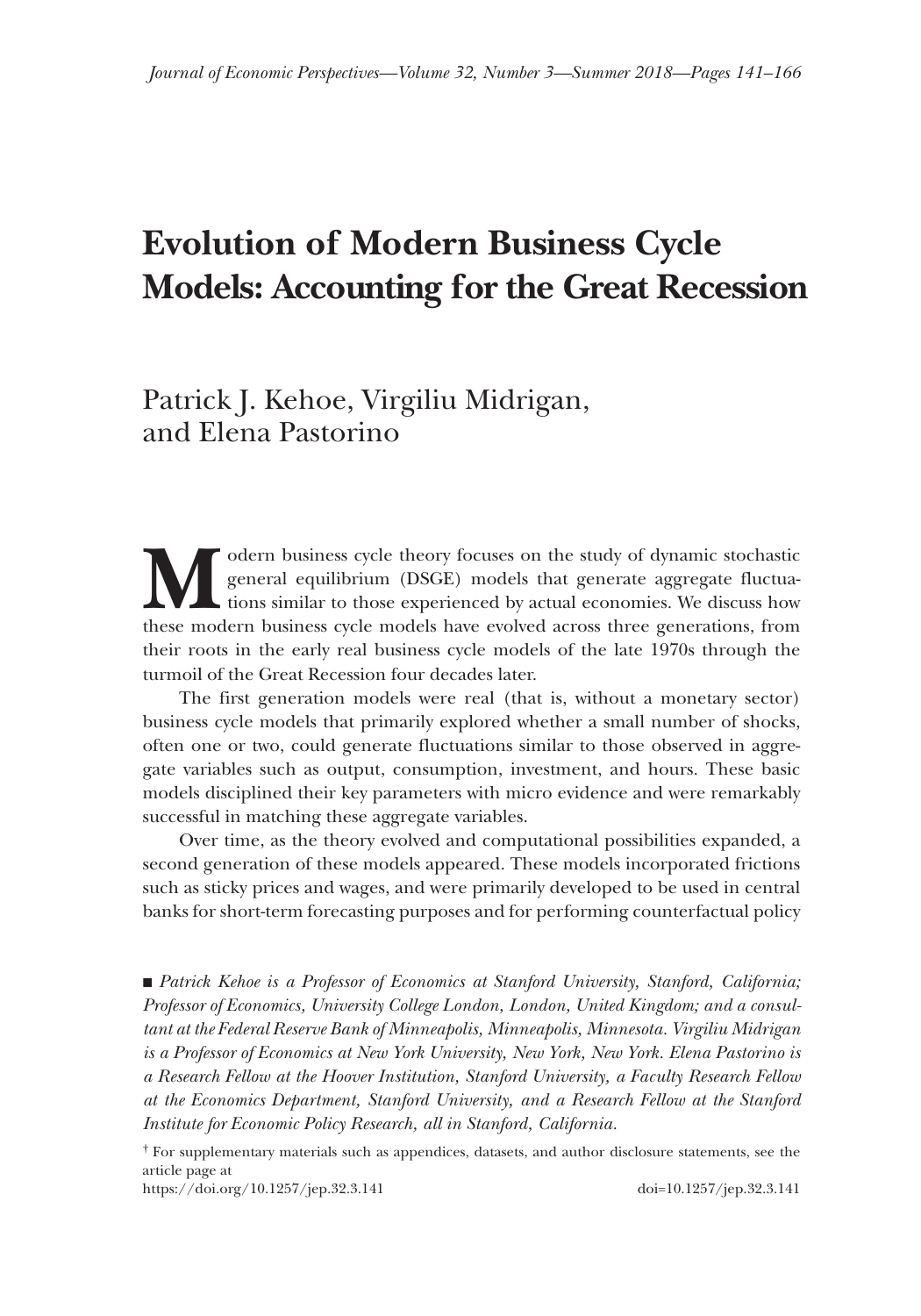experiments. Due to the focus on forecasting, the main emphasis in choosing the parameters of these models was on their ability to match the behavior of, say, 10 to 12 aggregate variables rather than on carefully matching them up with micro evidence. Although these models were called New Keynesian, they had little to do with traditional Keynesian models. Rather, they were simply real business cycle models augmented with sticky prices and wages. Indeed, a canonical real business cycle model augmented with money and flexible prices—so that monetary policy can be meaningfully discussed—has essentially the same implications for the importance of various shocks for business cycles, and nearly identical implications for optimal monetary and fiscal policy, as these New Keynesian models do.

During the last decade or so, macroeconomists working on the next generation of business cycle models have benefited from the development of new algorithms and the increase in computing power to incorporate the rich heterogeneity of patterns from the micro data, even in models where no aggregation to a representative firm or consumer is feasible. A defining characteristic of these models is not the heterogeneity among model agents they accommodate nor the micro-level evidence they rely on (although both are common), but rather the insistence that any new parameters or feature included be explicitly disciplined by direct evidence. The spirit of the discipline of the parameters of these third-generation models echoes the attitudes of the original developers of first-generation models, except that thirdgeneration models are sophisticated enough to match a wealth of additional aspects of the micro data. The growth of such third-generation models was hastened by the Great Recession, a striking episode that led macroeconomists to dig more deeply than before into the links between disruptions in the process of financial intermediation and business cycles.

We briefly review the development of business cycle models through its three generations. We then show how two versions of this latest generation of modern business cycle models, which are real business cycle models with frictions in labor and financial markets, can account, respectively, for the aggregate and the cross-regional fluctuations observed in the United States during the Great Recession. We begin with a comparison of the comovements of the major macro aggregates in the two largest postwar recessions in the United States: the 1982 recession, which exhibited essentially no financial distress, and the Great Recession, which was characterized by the greatest distress of any post–World War II business cycle. In the 1982 recession, the drop in measured total factor productivity was as large as the drop in output, whereas hours fell much less than output—a pattern that holds up across most postwar recessions. The pattern of these variables in the Great Recession was strikingly different: measured total factor productivity barely fell, whereas labor fell more than output. We argue that this fundamental difference in the pattern of comovements of output, measured productivity, and hours in the Great Recession, along with the documented increase in financial distress, calls for new mechanisms to explain this downturn.

Along with these specific examples, our overall message is that the basic questions that macroeconomists address have not changed over time, but rather that the development of real business cycle methods has fundamentally changed how these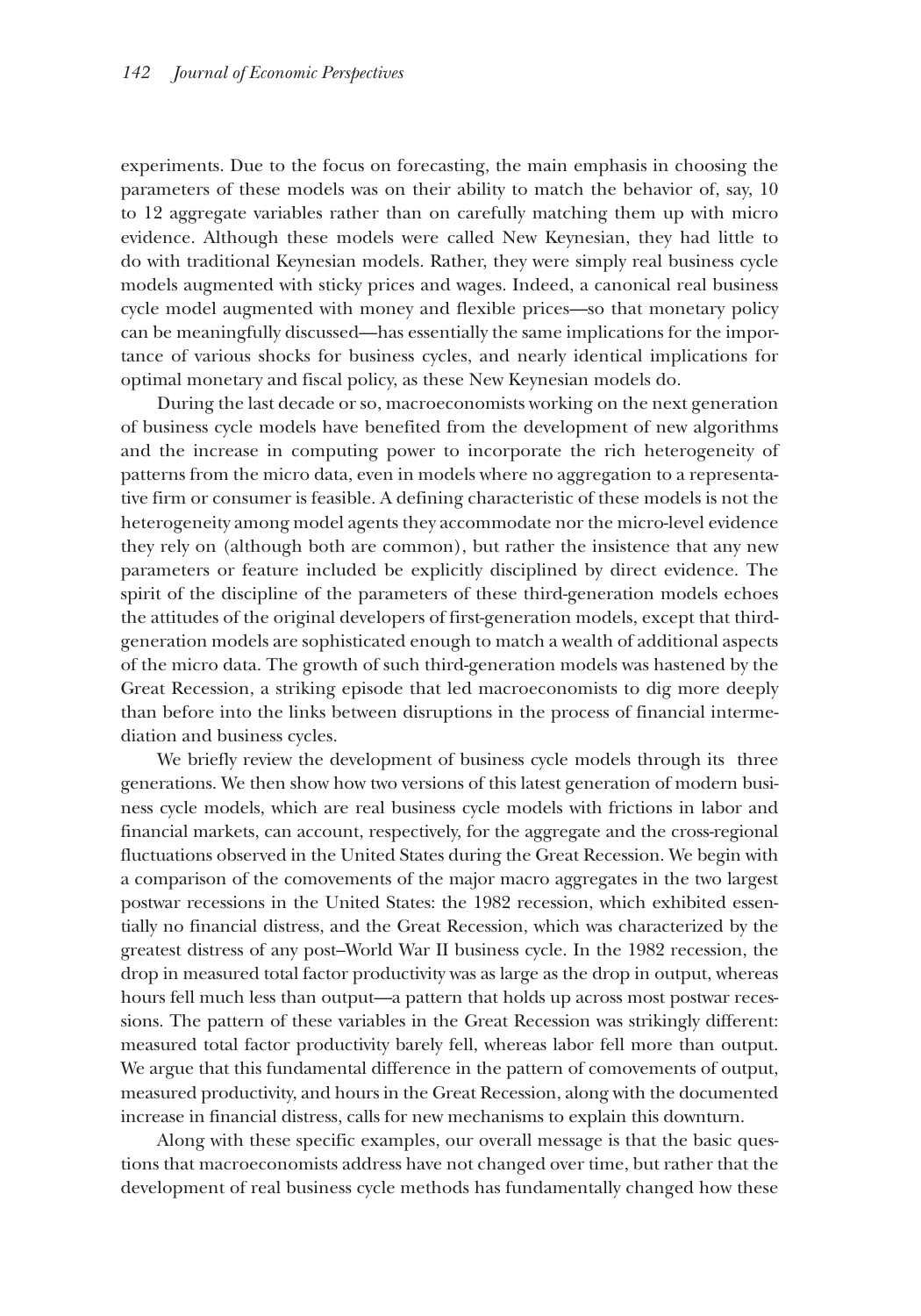questions are posed and answered. Now, we no longer ask, "What is the best policy action we can take today?" but instead ask, "How does the behavior of the economy considered compare under one rule for policy versus another rule for policy?" We answer these questions with models that are specified at a deep enough level that their primitive features are plausibly invariant to the policy exercises of interest and are consistent with a wealth of relevant micro evidence.

Of course, macroeconomists still hold widely divergent views about the answers to fundamental questions such as the ability of a well-specified rule for monetary policy to singlehandedly stop an incipient Great Depression episode in its tracks. But we now agree that a disciplined debate of such questions rests on communication in the language of a dynamic general equilibrium model, specified at the level of primitives, that is internally as well as externally validated. Through such a disciplined communication, we can reduce endless debates about opinions to concrete ones about the evidence for detailed mechanisms and parameters.

## **First Generation: Basic Real Business Cycle Models**

Modern business cycle models were developed in response to the "Lucas critique" of large-scale econometric models built along traditional Keynesian lines, which were the dominant scientific paradigm in macroeconomics from the 1950s to the 1970s. Lucas (1976) argued that unless an econometric model is built at a deep enough level so that its parameters are invariant to the class of policy interventions being considered, the model is of no value in assessing policy interventions, regardless of how well the model performs in unconditional forecasting. The reason is that the policy intervention may affect key parameters that are presumed to be constant, and so invalidate the policy exercise. This critique motivated macroeconomists to micro-found their dynamic models by building them starting from the specification of technology, preferences, and other primitive constraints, along with an equilibrium concept. In the resulting equilibrium, agents think intertemporally, not just statically, and decisions on consumption, investment, and labor supply must simultaneously satisfy resource constraints and budget constraints.

From a practical viewpoint, the Keynesian macroeconometric framework fell out of favor after the period of stagflation that many developed economies experienced during the 1970s when it became clear that this framework offered neither a cohesive theoretical explanation for this stagflation episode nor, in light of the Lucas critique, defensible policy advice.

#### **Early Attempts to Match Aggregate Macro Variables**

The first generation of modern business cycle models consisted of simple, primarily real business cycle models with a representative consumer and few frictions. These models were used to examine the extent to which a small number of shocks, say, one or two, could account for the movements of major aggregates, such as output, consumption, investment, and hours. In this framework, all economic behavior was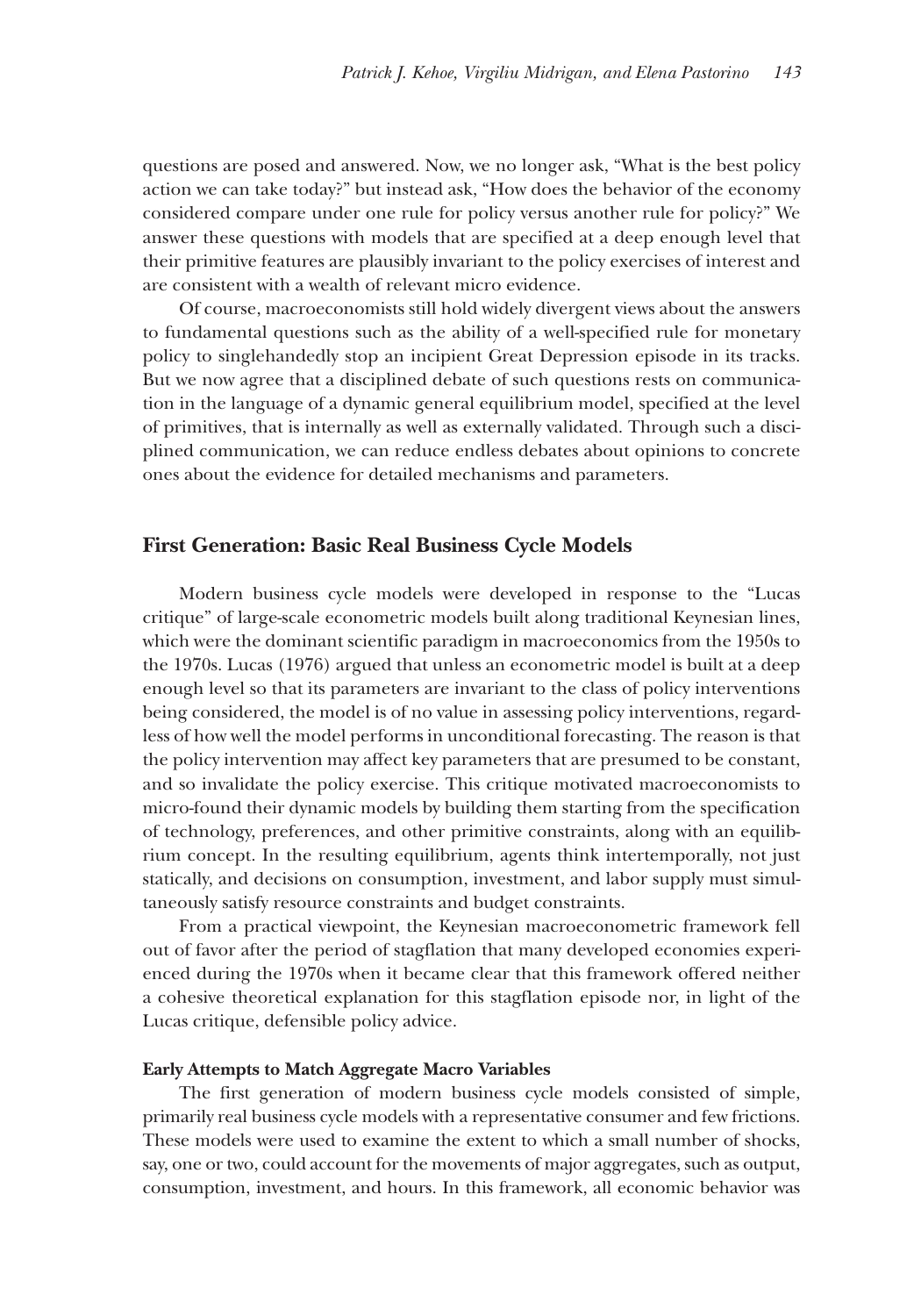derived from one general equilibrium model in which agents adjust their behavior when policies, specified as rules, are changed and forecast the future using the true probability distributions implied by the model. A prominent example of such a model is in Prescott (1986), which features a representative consumer, one real exogenous technology shock, frictionless markets, and no money or nominal variables. Earlier versions of first-generation business cycle models by Kydland and Prescott (1982) and Long and Plosser (1983) featured much more complex real sides of the economy.

The early papers in this vein documented patterns in the macro data, typically summarized by a table of moments of the data such as standard deviations, autocorrelations, and cross-correlations of output, consumption, investment, hours, and a few other variables. This table, often referred to as a "KP table" in light of Kydland and Prescott (1982), compared these moments in the data to those generated by the model. Key discrepancies between the predictions of the model and the actual data were often referred to as an "anomaly." For example, a key anomaly of the early work was that hours in the models fluctuated by less than half as much as in the data.

A typical research paper of this generation usefully focused on showing how adding one new mechanism to an otherwise standard model helped the model to better account for some existing anomaly. Over time, the work evolved into the study of richer mechanisms. The work in this vein did make a serious attempt to discipline new parameters with external evidence, which often involved connecting the new parameters considered to those from micro studies. Nonetheless, the models were sufficiently simple that it was often difficult to connect tightly the features or implications of new mechanisms with the requisite evidence from micro-level data on consumers and firms.

The basic real business cycle models of that time, with only stochastic movements in total factor productivity, generated fluctuations in the major aggregates largely in accord with those observed in the data when the technology parameter was simply taken as exogenous. As the Kydland and Prescott (1982) paper makes abundantly clear, they were surprised that their simple model, which abstracted from monetary frictions, could do so. However, this approach also gave rise to some oft-repeated questions about their purpose and design, which we discuss next.

#### **Why Abstract from Money?**

Why did early practitioners of the real business cycle approach focus on models that abstracted from money and, hence, monetary policy? There are three reasons. First, the goal of this early work was to develop the simplest possible model based on a coherent set of assumptions, in which agents acted in their own self-interest and that could produce fluctuations in aggregate quantities, such as output, consumption, investment, and hours, broadly in accordance with those in the data. Second, the simplicity of the models reflected existing limits on the ability to compute these models numerically. In the late 1970s, macroeconomists lacked the methods and computing power to solve complicated models with heterogeneous agents, multiple frictions, and nonlinear effects. Third, many of the macroeconomists working on real business cycles were deeply affected by the failures of the policy advice derived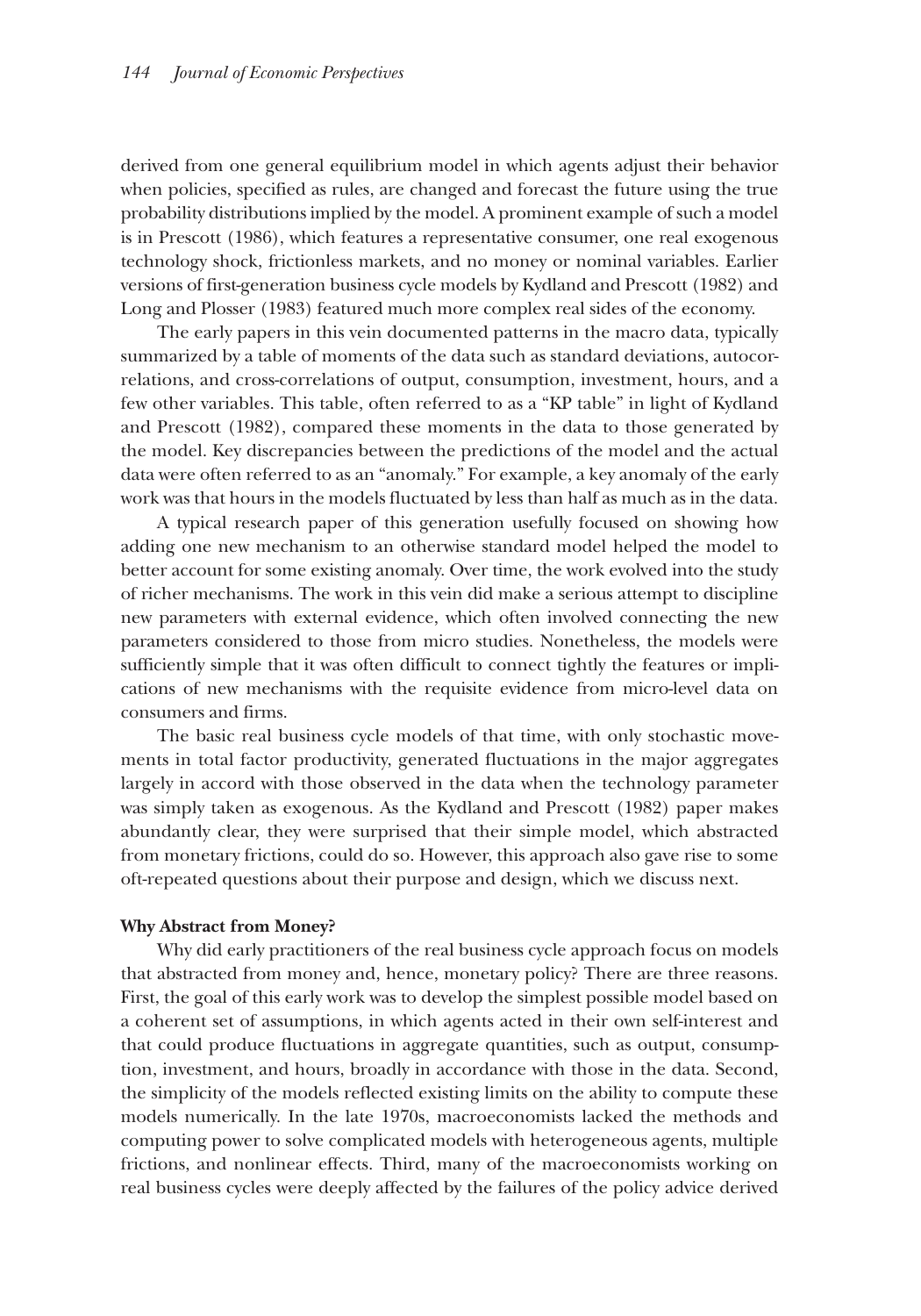from the earlier statistical Keynesian models that helped to exacerbate the stagflation of the 1970s. Hence, they retreated to a humbler intellectual position focused on building coherent foundations for macroeconomics and avoiding both the Lucas critique and the hubris that led to previous mistakes. Most macroeconomists felt quite uncomfortable rushing back to the policy arena without well-developed models.

Sometimes it is thought that the most important reason why real business cycle modelers abstracted from money was because they believed that monetary policy has no effect on the real economy (for example, see Summers 1986; Romer 2016). We argue that this view is incorrect. Part of the misunderstanding seems to have arisen from the well-known policy ineffectiveness proposition of Sargent and Wallace (1975). Sargent and Wallace articulated a critique of models that produced real effects of money solely because agents were assumed to be irrational.

In a similar vein, Barro (1977) critiques "sticky wage" models. He argues that even if nominal wages do not vary with monetary shocks, if we model wages and employment levels as part of a contract that is agreed upon mutually by firms and workers, then there is no room for monetary feedback rules to systematically improve outcomes. Barro points out a weak theoretical link in a popular mechanism: even if sticky nominal wages are assumed, existing models generate real effects solely because they assume that an employment contract does not specify hours worked in addition to wages and so leaves unexploited mutual gains from trade.

Properly understood, both the Sargent and Wallace (1975) and Barro (1977) papers were critiques of popular existing mechanisms for monetary nonneutrality, rather than the expression of either a belief that no coherent model could be developed in which monetary policy had real effects or that in actual economies monetary policies have no real effects. For example, there is near-universal agreement that the disastrous monetary policies pursued by countries such as Argentina, Brazil, and Chile had serious adverse effects on these economies.

More broadly, macroeconomists agree on the direction in which monetary policy should respond to shocks over the cycle—although they disagree on the magnitude of desirable monetary interventions. Even with a general agreement on how monetary policy works in a qualitative sense, it remains an exceptionally difficult task to build a coherent model in which consumers and firms act in their own self-interest that quantitatively captures well how monetary policy works. For instance, as Barro (1977) foresaw, the difficulty with many of the sticky wage or price models is that they rely on agents agreeing to contracts that ignore mutual gains for trade. At a deeper level, the fact that a contract in such models is not optimal given preferences, technology, and information makes them subject to the Lucas critique. Our own sense is that depending on the exact standard that needs to be met before the word "coherent" is applicable, macroeconomists may still be far away from achieving the goal of a coherent model.

#### **Why Focus on Technology Shocks?**

Real business cycle models are driven by what are commonly referred to as technology shocks. Why did early researchers choose to treat the aggregate productivity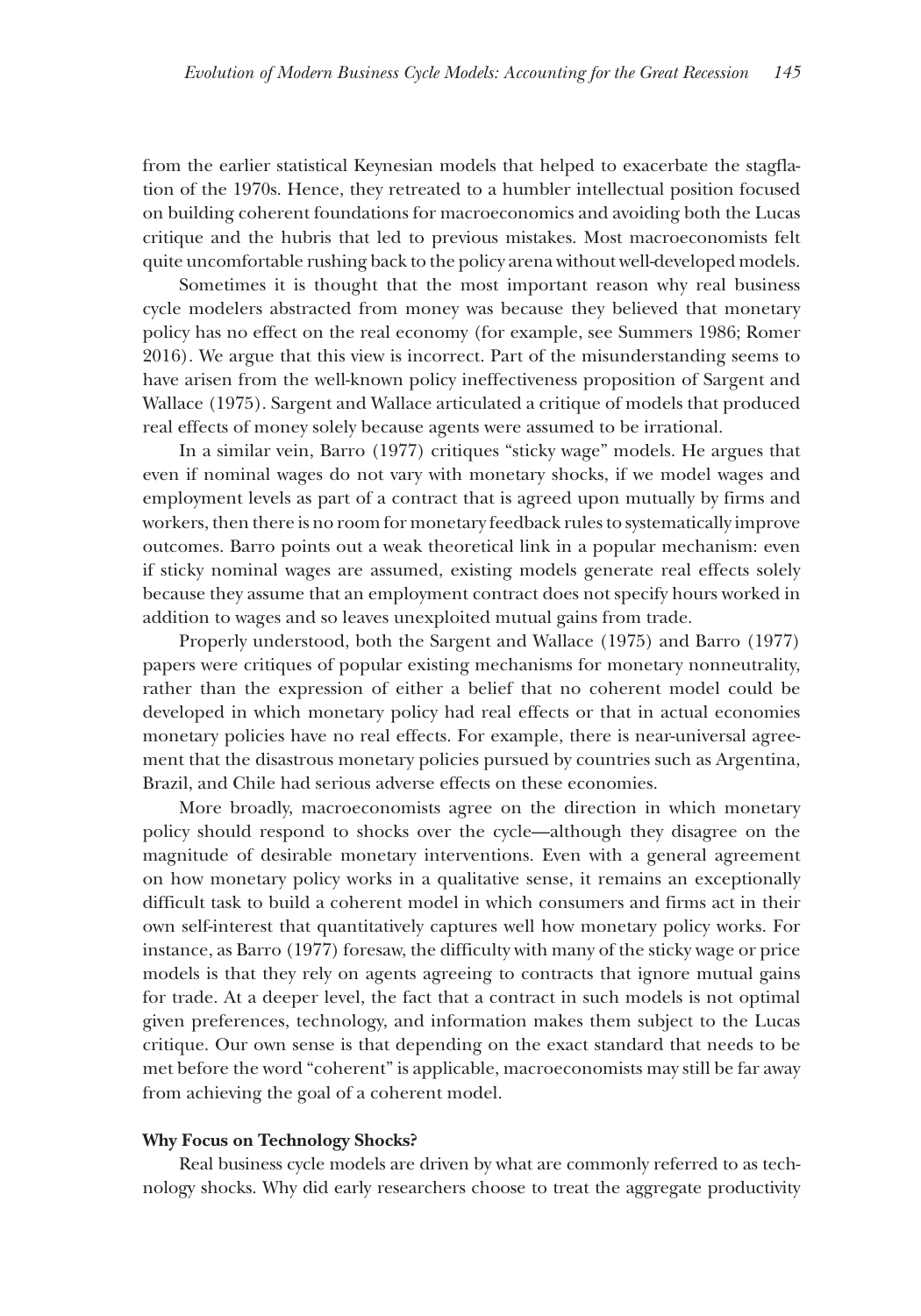parameter in the output production function as the key stochastic variable? There are two practical reasons. First, productivity is relatively easy to measure given a functional form assumption for the aggregate production function and data on aggregate output, the capital stock, and hours. Second, with a single shock added nearly anywhere else in a one-sector growth model, it is difficult to generate the business cycle comovements between output, consumption, investment, and hours found in the data.

For example, a shock that primarily leads to a deep fall in investment tends to make consumption and investment move in opposite directions, which is inconsistent with the data. To see why, consider the effect of a fall in investment on output. Since the capital stock is over ten times investment, a drop in investment has only a tiny effect on the capital stock and no direct effect on labor, so the amount produced with capital and labor barely moves. But from the resource constraint, consumption and investment must add up to output. Hence, the only way that investment can fall a lot, output barely move, and the resource constraint be satisfied is for consumption to rise. Using a quantitative model, Cooper and Ejarque (2000) show that shocks that operate through an investment channel counterfactually imply that consumption and investment are negatively correlated.

Consider next a shock that reduces the desire to work and, hence, reduces hours worked. With a Cobb–Douglas aggregate production technology and a labor share of two-thirds, a given percentage drop in hours, say 10 percent, leads to only two-thirds (6.7 percent) as large a drop in output. But if such shocks are the main drivers of the business cycle, then labor would be much more volatile than output, an implication that is inconsistent with US business cycles prior to the Great Recession (Chari, Kehoe, and McGrattan 2007; Brinca, Chari, Kehoe, and McGrattan 2016).

Finally, it is also important to understand how this time-varying aggregate productivity parameter should be interpreted. From the beginning of real business cycle theory, it was well accepted that movements in this parameter should not be interpreted as changes in "technology." That is, falls in measured total factor productivity should not be thought of as individual firms forgetting how to produce or deteriorations in the blueprints at the firm level for turning capital and labor into output. Rather, the time variation of the productivity parameter has always been thought of as a stand-in for deeper models of how economic outputs and inputs adjust to various nonproductivity shocks.

For one example, Lagos (2006) shows that in a standard search model with only firm-level productivity differences, an increase in either employment subsidies or costs of firing workers decreases the cutoff for how productive an individual firm must be in order to operate. Hence, these policies lead the average productivity of firms to fall and, hence, lead to a fall in total factor productivity. For another example, Chari, Kehoe, and McGrattan (2007) consider an increase in input financing frictions across sectors such that in bad times the cost of borrowing in some sectors rises relative to that in other sectors. This financing friction distorts the mix of each sector's inputs in final output and hence gives rise to measured falls in total factor productivity.

An alternative view is that neither of these approaches is necessary to understand drops in measured total factor productivity because this measured drop mostly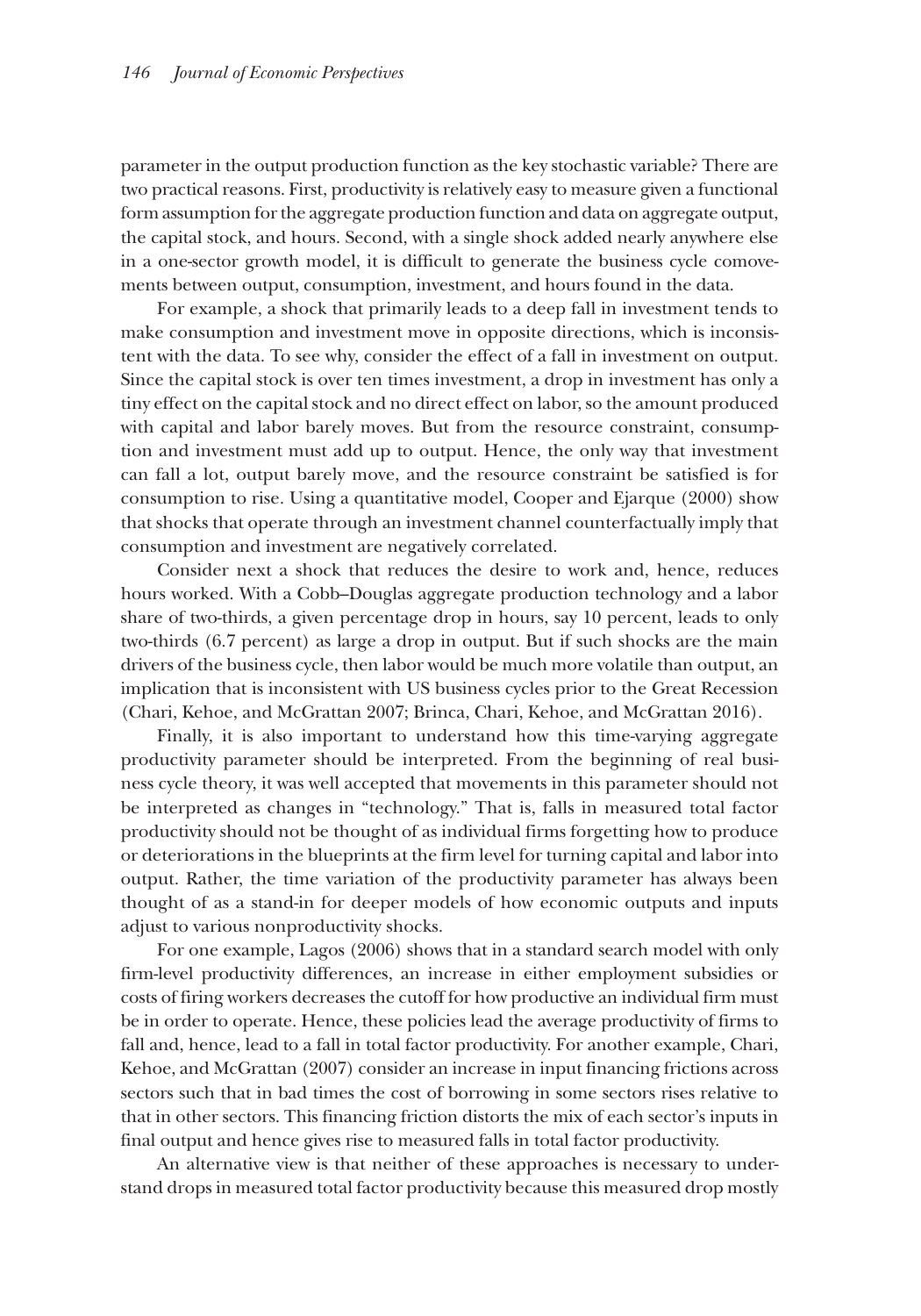disappears if we simply adjust for the fall in capital utilization,  $u_{Kt}$ , in downturns. (To see how this argument works, let  $u_{Kt} K_t$  be the service flow from the capital stock,  $K_t$ , and  $Y_t = A_t (u_{Kt} K_t)^a L_t^{1-\alpha}$  be a Cobb–Douglas production function. Clearly, drops in  $u_{Kt}^{\alpha}$  show up as drops in total factor productivity.)

The challenge for this view is to provide a micro-founded reason for utilization to fall steeply enough during recessions to account for the measured fall in total factor productivity. The problem is that given that the vast bulk of a firm's expenses is for labor, keeping the capital stock running is typically much less expensive than paying for labor. Hence, quantitatively relevant micro-founded models often imply very modest declines in capital utilization during downturns. Moreover, since the capital share is small, say,  $\alpha = 25$  percent, such falls in capital utilization can account for only a very small fraction of the measured fall in total factor productivity. Of course, if in the data, firms actually drastically reduce their capital utilization in recessions, then the puzzle is to explain why they do so. More theoretical work needs to be done in this area for progress to be made.

# **Second Generation: Real Business Cycle Models for Central Banks with a New Keynesian Twist**

The *second generation* of modern business cycle models consisted of mediumscale dynamic stochastic general equilibrium models, which were nearly all of the New Keynesian variety and much more complex than those of the first generation. The development of these models was driven by a desire from central banks around the world to find a replacement for the discredited large-scale Keynesian models. As a result, this new generation of medium-scale New Keynesian models needed to be conceived in a way that money could have real effects and be sophisticated enough that they could be used for forecasting.

These second-generation models were designed to fit the behavior of 10 or so aggregate time series that include output, consumption, investment, hours, and some nominal variables such as inflation and nominal interest rates. Because the metric for success of these models was their ability to reproduce the behavior of these aggregates, most of the effort in these models was expended on adding additional features—such as one shock per equation, nonstandard adjustment costs, and extra parameters in preferences and technology—that allowed the model to fit in-sample properties of these aggregates. Little effort was devoted to ensuring that the added shocks, especially the unobservable ones, were clearly interpretable and that the added parameters were disciplined by an explicit attempt to validate them. In practice, these models featured such a complex mix of competing mechanisms, frictions, and shocks that they were quite difficult to understand. In this sense, the methodology for building and assessing second-generation modern business cycle models diverged sharply from that of first-generation models.

A more fundamental methodological issue with these second-generation models, which even now deeply divides macroeconomists, is how to build a model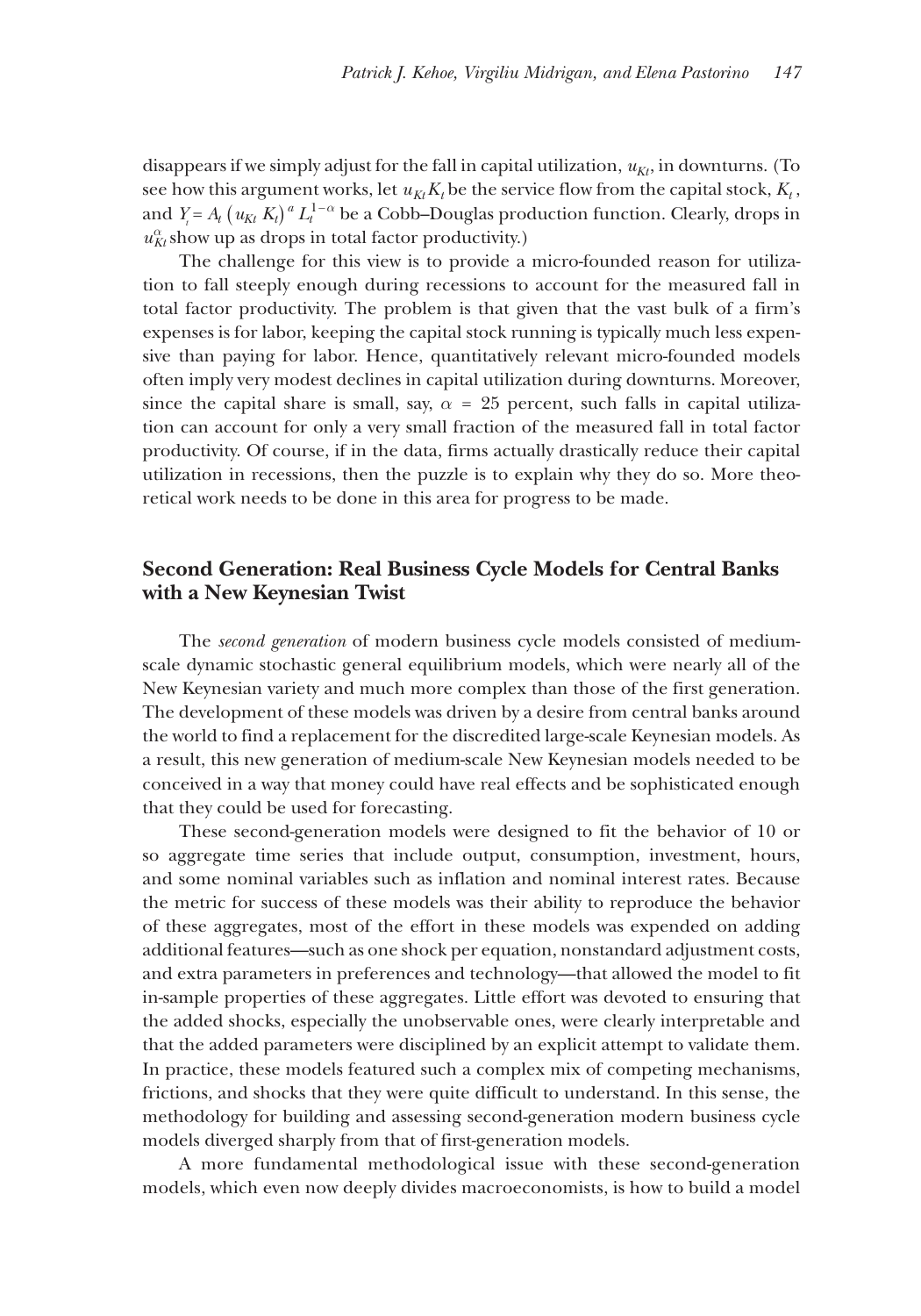that is not subject to the Lucas critique. In practice, this means we need to ask, "What is a primitive enough level at which to specify a model so that the resulting model is arguably invariant to the policy interventions of interest?" For first-generation modelers, this level consists of technologies, including commitment technologies, preferences, information structure, and physical constraints, such as capital adjustment costs. After these objects are specified, agents are free to choose the contracts to sign or the assets to trade, subject to these primitive constraints. Second-generation modelers, instead, appended direct restrictions on contracts, such as particular forms of sticky wage contracts or restrictions on the class of asset trades allowed, even though these restrictions are not in any agent's interest given the primitive constraints.

For example, a second-generation modern business cycle model might assume that private contracts cannot depend on observable variables outside of any single agent's control, such as aggregate output, and then argue that such a restriction justifies government intervention in the form of a state-contingent tax policy to partially restore the effective insurance not provided by private contracts. From the point of view of a first-generation modeler, this approach is problematic, since the government intervention may affect the unspecified premise of why certain behavior is infeasible and so give rise to perverse incentives or unintended undesirable consequences. For example, if the true reason such a private contingent contract is infeasible is that it violates an unspecified incentive constraint, then the uncontingent contract that is made contingent by the government policy also violates the same unspecified incentive constraint (for an early exposition of a version of this view, see Barro 1977).

These new models are often presented as essentially traditional Keynesian models derived from maximizing behavior, which has led to some confusion. Even though the labels IS and LM are often attached to certain equations, it is crucial to understand that these second-generation real business cycle models are built on the first-generation models, not on the Keynesian IS–LM model. That is, the New Keynesian models are simply real business cycle models with a few frictions added on. Thus, although it may be surprising to nonmacroeconomists, a canonical real business cycle model, augmented with money and flexible prices so that monetary policy can be meaningfully discussed, has essentially the same implications for the fraction of business cycle fluctuations explained by various shocks and, perhaps more surprisingly, the same implications for policy as a canonical New Keynesian model.

To see that classic real business cycle models and New Keynesian models both imply that technology shocks account for the vast bulk of fluctuations, consider two models. On the one hand, we have a classic real business cycle model by Prescott (1986). He compares the variance of detrended output in his model to the variance of detrended US output, and documents that 70 percent of the variance of the observed fluctuations in output in the US economy can be mechanically accounted for by productivity shocks (p. 16). On the other hand, using a state-ofthe-art New Keynesian model, Justiniano, Primiceri, and Tambalotti (2010) find that technology shocks—here the sum of neutral and investment-specific technology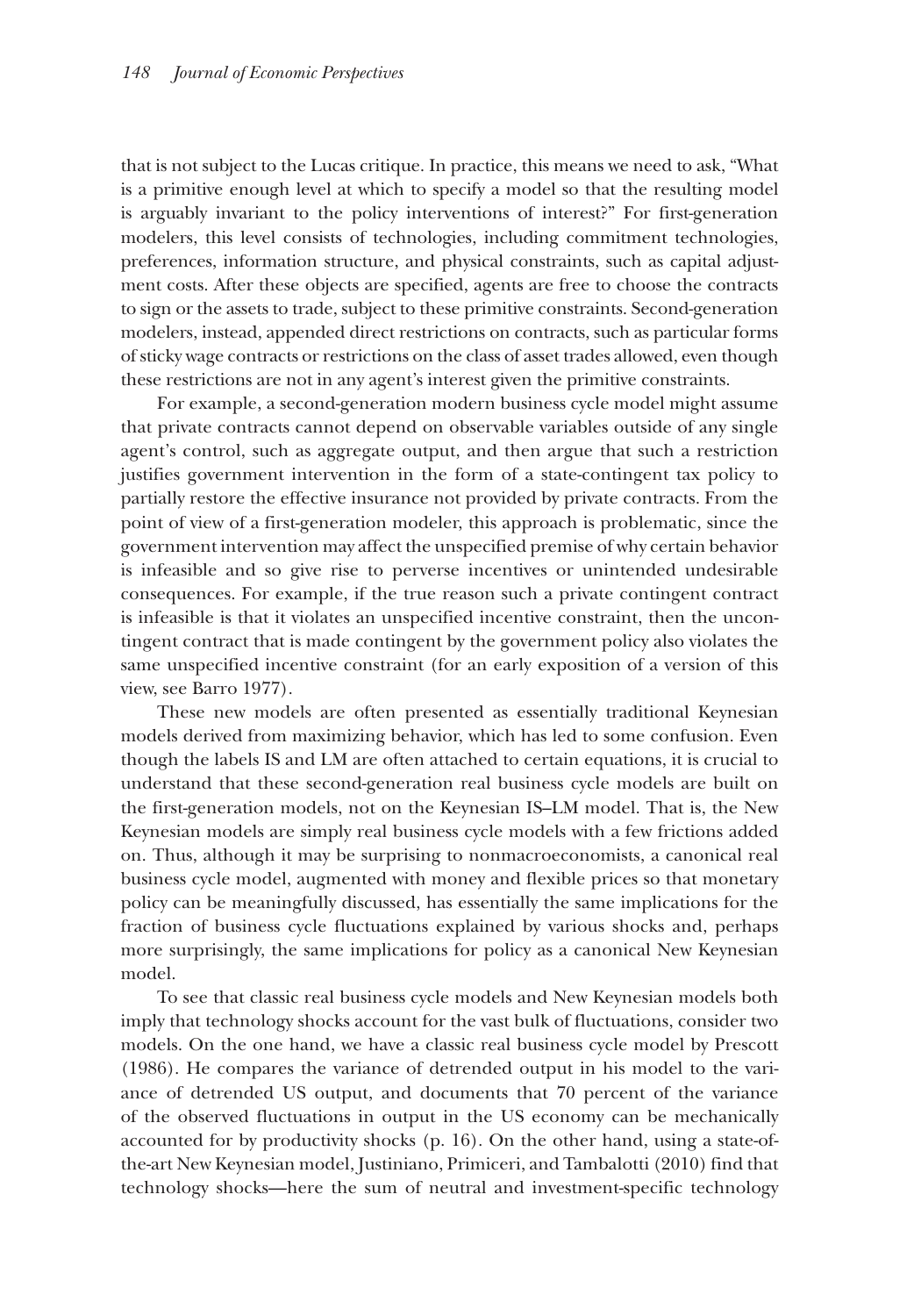shocks—account for 75 percent of the variance of output, which, somewhat surprisingly, is actually a higher percentage than that in Prescott's calculation.<sup>1</sup>

In sum, a typical New Keynesian model adds several frictions and shocks, but at its core, the key driving force for business cycles is a real business cycle model. Indeed, in the state-of-the-art New Keynesian model by Justiniano, Primiceri, and Tambalotti (2010), monetary policy shocks account for only a negligible fraction of the movements in output. In short, a New Keynesian model is exactly as Justiniano, Primiceri, and Tambalotti (p. 134) describe: "It is a medium-scale DSGE model with a neoclassical core, augmented with several frictions."

In part, the belief that real business cycle and New Keynesian models are based on different sources of economic fluctuations may represent a confusion about labeling. Some New Keynesian models like Smets and Wouters (2007) and Justiniano, Primiceri, and Tambalotti (2010) refer to investment-specific technology shocks as demand shocks, even though they represent shifts in the production function for the supply of investment goods, which might naturally seem to be types of supply shocks. Given the possibility for confusion on this point, these terms may have lost their usefulness.<sup>[2](#page-8-1)</sup>

Moreover, under the popular narrative, New Keynesian models and flexible price models have radically different implications for monetary policy: in New Keynesian models, activist monetary policy is necessary to reduce the volatility of output and offset reductions in demand, whereas in flexible price models, monetary policy has no such role. We contend that this narrative reflects a deep misunderstanding of the workings and implications of these models. The genesis of this misunderstanding may be traced to the way New Keynesian models were presented, namely as traditional Keynesian models of the IS–LM variety but with maximizing agents.

This contention has been demonstrated by Correia, Nicolini, and Teles (2008), who show that the monetary and fiscal policy implications are identical in a flexible price model and a standard New Keynesian model with sticky prices. The flexible price model is a real business cycle model with essentially neutral money added on, in that money has little effect on output, in which consumers can purchase some goods with cash obtained in advance and some other goods with credit. Such a model is referred to as a cash-credit cash-in-advance model. The model features stochastic productivity shocks and stochastic government spending, as in Lucas and Stokey (1983), but is modified to incorporate differentiated varieties of a single

<span id="page-8-1"></span><span id="page-8-0"></span><sup>&</sup>lt;sup>1</sup>We view this model as an updated version of that presented in the highly cited paper by Smets and Wouters (2007), which itself is a descendant of the model in the paper by Christiano, Eichenbaum, and Evans (2005). Briefly, Smets and Wouters (2007) exclude changes in inventories from their definition of investment and include the purchases of consumer durables in consumption rather than investment. Justiniano, Primiceri, and Tambalotti (2010), instead, include both the change in inventories and the purchases of consumer durables in investment. In other respects, the models are essentially identical.<br><sup>2</sup>For another example where this terminology is less than helpful, consider a CES demand function for a differentiated product  $y^d = (p/P)^{-\theta} Y$ , where *p* is the price of that product, *P* is the aggregate price index, and *Y* is aggregate output. From the point of view of an individual producer, shifts in *Y* are shifts in that producer's demand curve, even when these shifts in *Y* come from aggregate productivity shocks. Here again, demand and supply terminology is not helpful.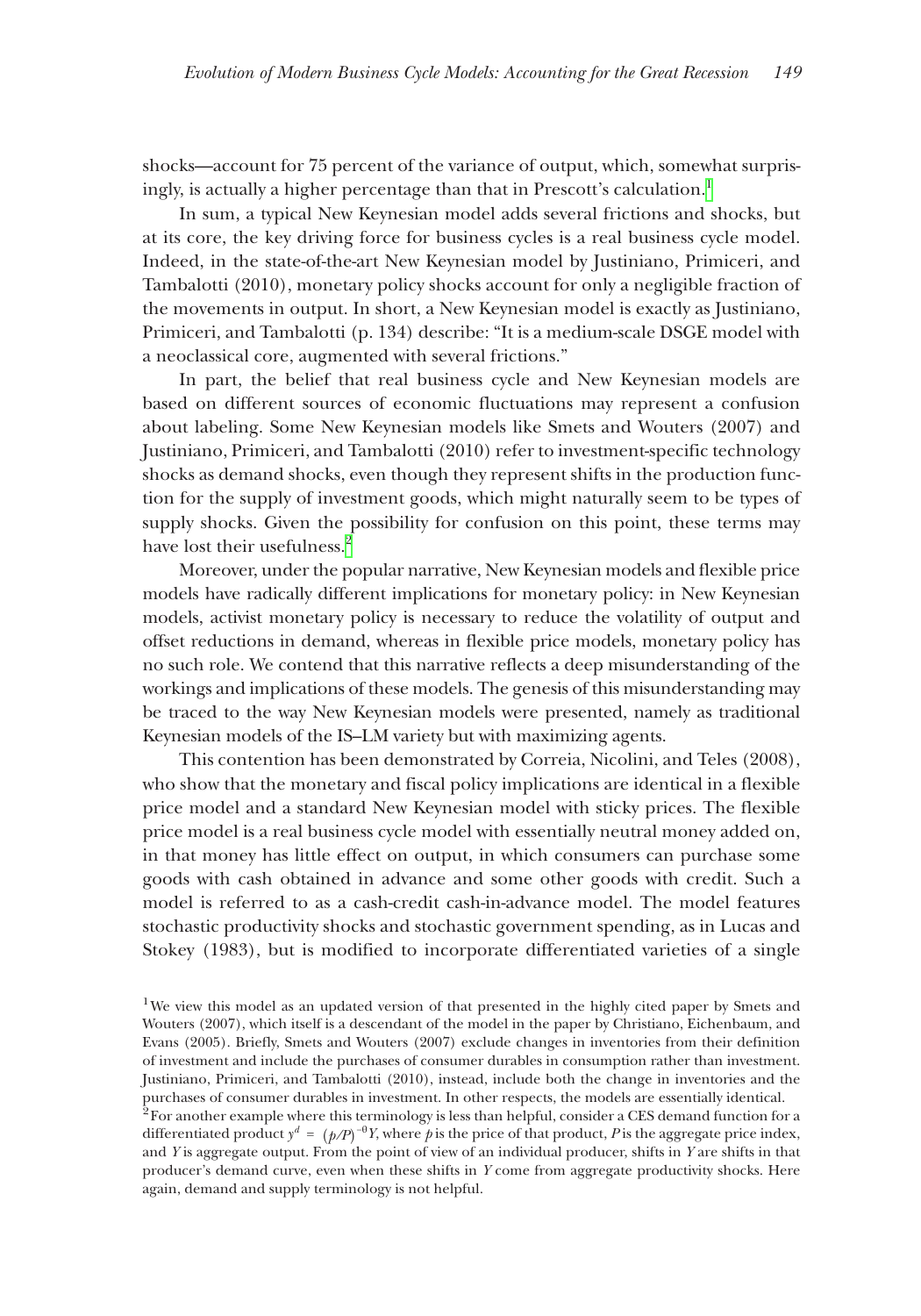consumption good sold by monopolistic competitors. The New Keynesian model is an identical model except that prices are sticky in that producers are allowed to adjust their prices only at random (Poisson) times. The set of instruments available to the government are the money supply (or equivalently, nominal interest rates) and state-contingent linear taxes on consumption and labor income.

The main result is that in both models, it is optimal to have identical policies: constant (producer) prices and tax rates set to smooth distortions by equating the relevant margins over time. Critically, if an outside observer had data from this sticky price economy under such an optimal policy, fluctuations in all aggregates would be identical to those generated by a frictionless real business cycle model, adjusted to include neutral money. The reason is that in the original sticky price economy, optimal monetary policy is not attempting to offset real shocks to the economy, but instead is attempting to reproduce the flexible price allocations of the frictionless version of the model (for related results, see Woodford 2003).

An immediate corollary of the work of Correia, Nicolini, and Teles (2008) is that the zero lower bound constraint, namely, the constraint that nominal interest rates cannot be negative, has no impact on the equivalence of policy in New Keynesian and flexible price models. Hence, when taxes are set optimally, the idea that the zero lower bound constraint makes increasing government spending especially attractive does not hold either (for details, see Correia, Farhi, Nicolini, and Teles 2013).

Finally, it is commonly argued that it is interesting to deprive the government of nearly all fiscal instruments when analyzing monetary policy because, in practice, it is difficult to quickly adjust fiscal policy in the depths of a recession. We argue that at least for deep recessions, this claim is not true: witness the speed at which the Obama stimulus program, formally, the American Recovery and Reinvestment Act of 2009, was passed. Regardless of the merits of this program, it was clearly passed quickly enough to affect the economic recovery.

In sum, New Keynesian models are most certainly not reincarnations of textbook IS–LM models with maximization added on. Rather, they are real business cycle models augmented with a few distortions—typically sticky prices and monopoly power—and shocks that do little to contribute to fluctuations or influence the nature of optimal policy.

# **Third Generation: Matching Aggregate Time Series Combined with External Validation**

The goal of second-generation modern business cycle models, which were nearly all New Keynesian ones, was to help central banks in their medium-term forecasting and allow central banks to use them for counterfactual policy experiments in order to inform the policy debate. In contrast, the goal of third-generation models is to develop new and more deeply founded mechanisms that formalize alternative possible explanations for business cycles as well as provide convincing external validation for the quantitative importance of these newly formalized mechanisms.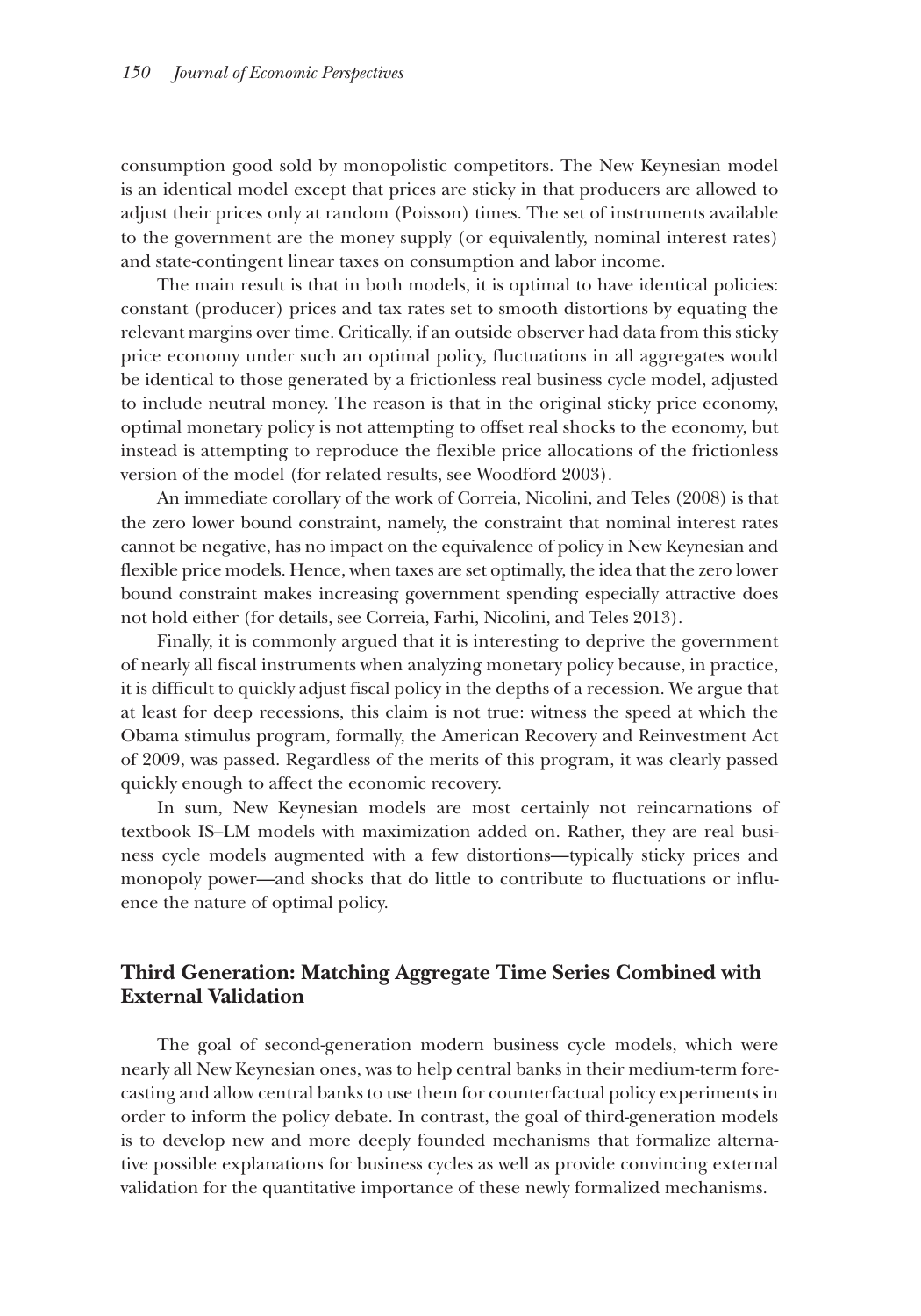Indeed, the hallmark of the third generation of modern business cycle models is their focus on an explicit external validation of their key mechanisms, using evidence independent of the particular aggregate time series for which the model is designed to account. Many of these third-generation models incorporate microlevel heterogeneity and are built on a tight connection between the mechanisms in the model and the wealth of micro-level data pertinent to the key forces in the model. A defining characteristic of these models, though, is neither the heterogeneity among agents in the model nor the micro-level evidence these models rely on, although both characteristics are common, but rather the insistence that any new parameters or feature that is included should be disciplined explicitly by direct evidence. In this sense, the spirit of the discipline of third-generation models echoes the attitudes of the original developers of first-generation models, except that thirdgeneration models are sophisticated enough to match a wealth of additional aspects of the micro data and, in contrast to the first-generation models, do not need to be able to be aggregated to be solved.

More broadly, third-generation modern business cycle models grew naturally out of the first-generation ones. Only now, because of the development of sophisticated algorithms and the advent of high-powered computers, has it become feasible to explore third-generation models. Several decades ago, if a researcher was interested in a nonlinear model with both idiosyncratic and aggregate shocks, it was necessary to make assumptions so that the heterogeneity could be aggregated back to a suitably defined representative consumer and firm.

For example, in the classic model by Bernanke, Gertler, and Gilchrist (1999), even though banks are heterogeneous in their net worth, the model aggregates in that the only state variable of banks that needs to be recorded is aggregate net worth. The reason is that the model is carefully set up so that value functions are linear in net worth. With new algorithms and greater computing power, it is now feasible to compute such models even if they do not aggregate, so that the relevant aggregate state is the entire distribution of net worth across firms.

Many observers thought that the Great Recession would have led to an upheaval in macroeconomic modeling (for example, Christiano 2016). After all, these observers argued, much of the observed contraction in output was driven by disruptions in credit markets that spilled over into the real economy, but nearly all business cycle models featured no such links between financial and real activity. We argue that no upheaval in modeling has happened: in contrast to the Great Stagflation of the 1970s, the Great Recession has had essentially no impact on macroeconomic methodology per se. Rather, the Great Recession simply prompted macroeconomists to design models that elevated financial frictions from their previously modest role in amplifying the effects of other shocks, as in the classic work by Bernanke, Gertler, and Gilchrist (1999), to playing a central role in amplifying the shocks generating downturns.<sup>3</sup> The main

<span id="page-10-0"></span><sup>3</sup>A vibrant literature in international macroeconomics had already developed open economy models that included financial crises. However, the mechanisms explored in this work were not immediately applicable to the pattern of crises witnessed in large developed economies such as the United States.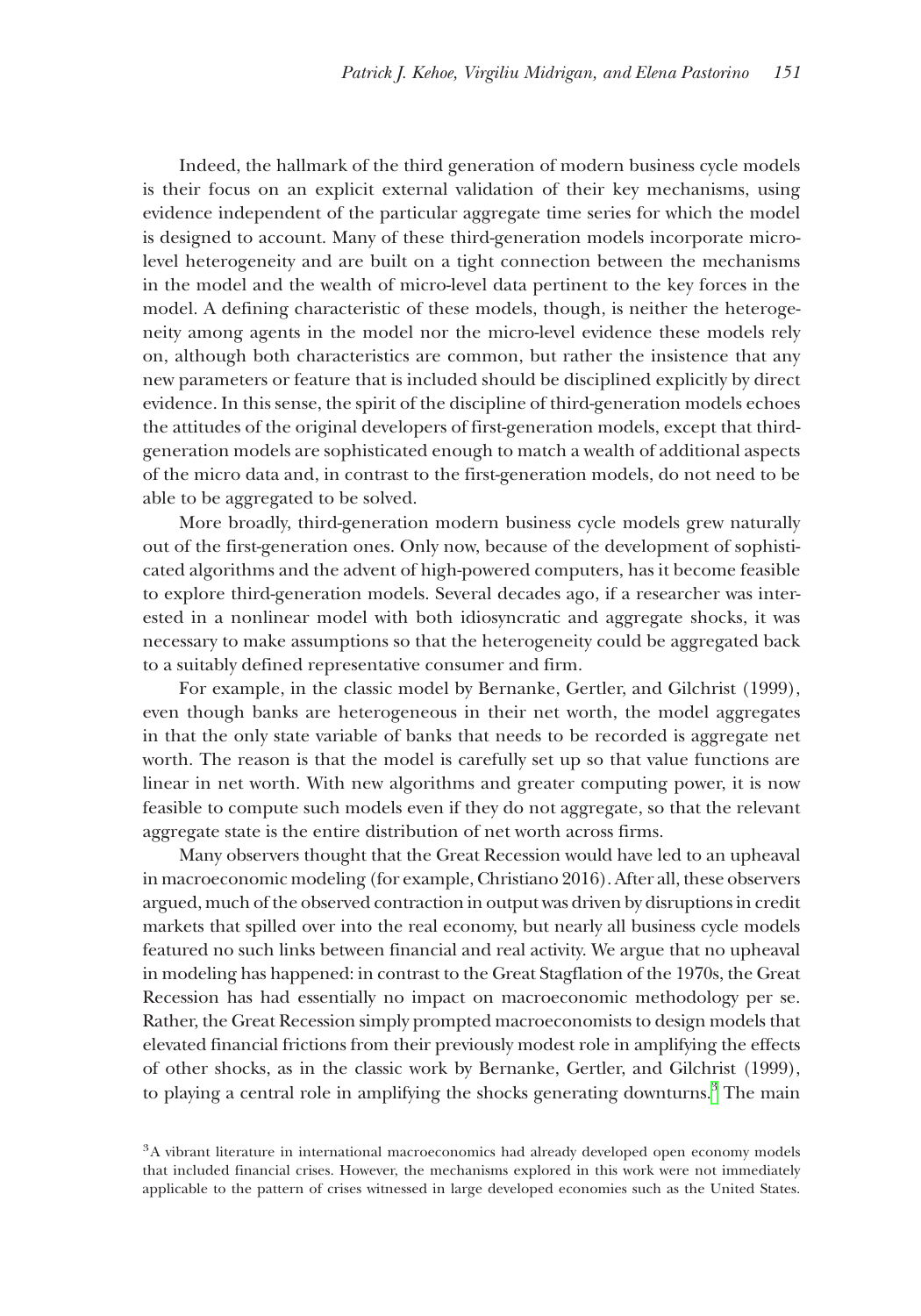consequence of the Great Recession was to push macroeconomists further away from the medium-scale New Keynesian models with hard-to-interpret shocks and frictions, chosen mainly for their ability to fit macro aggregates, and back to more elaborate versions of first-generation models of behavior modeled from primitives internally disciplined and externally validated by looking at their detailed implications for the data.

Although there are now many fine examples of third-generation modern business cycle models, below we discuss two examples of third-generation work with which we are most familiar.<sup>[4](#page-11-0)</sup> In both examples, micro-level data are used to discipline the models' new features and to assess how the proposed mechanisms are borne out in the relevant data on consumers and firms. The illustration in the next section draws on the work of Arellano, Bai, and Kehoe (forthcoming), which is motivated both by micro-level and macro-level patterns of firm behavior and by the Great Recession of 2007–2009. The illustration in the following section focuses on our work in Kehoe, Midrigan, and Pastorino (forthcoming), which is motivated by the challenge for business cycle models to account for the cross-regional patterns of employment, consumption, and wages witnessed in the Great Recession.

Before reviewing these two examples, we compare the comovements of aggregates across the two largest postwar US recessions—the 1982 recession and the Great Recession—which helps explain the precise sense in which the Great Recession has been unusual.

## **Classifying and Modeling Recessions: 1982 and the Great Recession**

In terms of understanding and accounting for the Great Recession, two questions arise. First, can the Great Recession be thought of as a financial recession in a way that earlier large recessions such as the 1982 recession cannot be? Second, do the patterns of comovements between, say, output, hours, and productivity differ across financial and nonfinancial recessions?

To answer the first question, we draw on the work of Romer and Romer (2017), who argue that the 1982 recession in the United States exhibited no financial distress, whereas the Great Recession in the United States displayed some of the greatest financial distress in the entire post–World War II sample of developed

The patterns of crises in small emerging markets pointed to the central role of issues like a sudden stop of capital inflows (Mendoza 2010) and possible defaults on sovereign debt (like Cole and Kehoe 2000; Arellano 2008; Neumeyer and Perri 2005). These issues are clearly relevant to episodes in Argentina, Mexico, and Greece, but they played essentially no role in the US Great Recession.

<span id="page-11-0"></span><sup>4</sup>An important hybrid of second- and third-generation approaches is the work of Kaplan, Moll, and Violante (2018), which incorporates heterogeneous consumers into a New Keynesian model. On the one hand, whereas the costs of purchasing illiquid assets are disciplined by consumers' responses to unanticipated tax rebates, the key features of the model, namely the consumers' heterogeneous responses to monetary shocks, are not disciplined by the data. Moreover, computational limitations force the authors to consider only one-time unanticipated shocks, so that the implications of the model for business cycles are not yet known.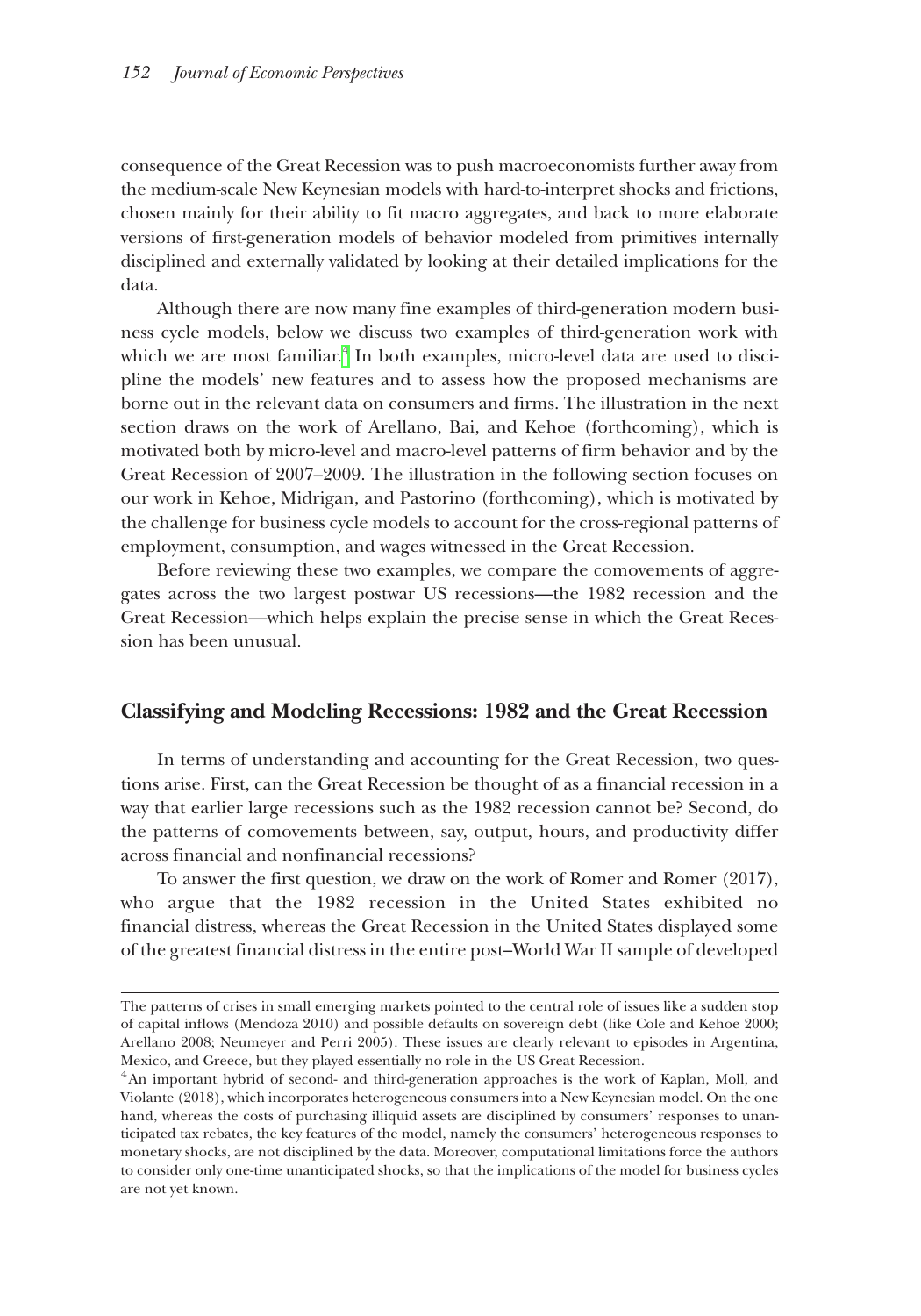# *Figure 1* **Comparing the 1982 Recession and the Great Recession**

A: Output

B: Interquartile Range of Firm-Level Sales Growth (percent)



*Note:* In Figure 1A, output is indexed to 100 in 2007Q3.

countries. Romer and Romer (2017) construct a financial distress measure based on a real-time narrative source, the *OECD Economic Outlook*, to identify the severity of a crisis by the size of the change of various indicators, including increases in the costs to financial institutions in obtaining funds and general increases in the perceived riskiness of financial institutions.

These authors show that throughout the entire 1982 recession, the distress measure for the United States indicated its lowest possible level—namely, no distress. Throughout the Great Recession, instead, this same measure indicates a growing level of distress that peaks in 2008 at a level indicating extreme financial distress. These two recessions are then clean cases to compare for the United States in terms of the comovements of macro aggregates, since they are the two deepest postwar recessions the country experienced, and they display the opposite extremes in the amount of financial distress.<sup>[5](#page-12-0)</sup>

As panel A of Figure 1 shows, while the 1982 recession was somewhat deeper than the Great Recession, the downturn following the Great Recession was much

<span id="page-12-0"></span> $<sup>5</sup>$ In terms of modeling financial distress, an important issue is that of reverse causation. Regardless of the</sup> underlying cause, the deeper a recession is, the more likely that firms and households that contracted uncontingent loans will find it hard to repay them and, hence, the more likely that the financial institutions that extended such loans will experience financial distress. Moreover, the feedback is highly likely to go both ways: underlying causes, perhaps only partially financial, generate financial distress, and, in the presence of financial frictions, exacerbates the real downturn and leads to more distress. In short, an open question is whether the financial crisis is the result of a "shock" in the sense of an economy-wide run on financial institutions or whether financial frictions amplified other shocks and, hence, gave rise to severe financial distress.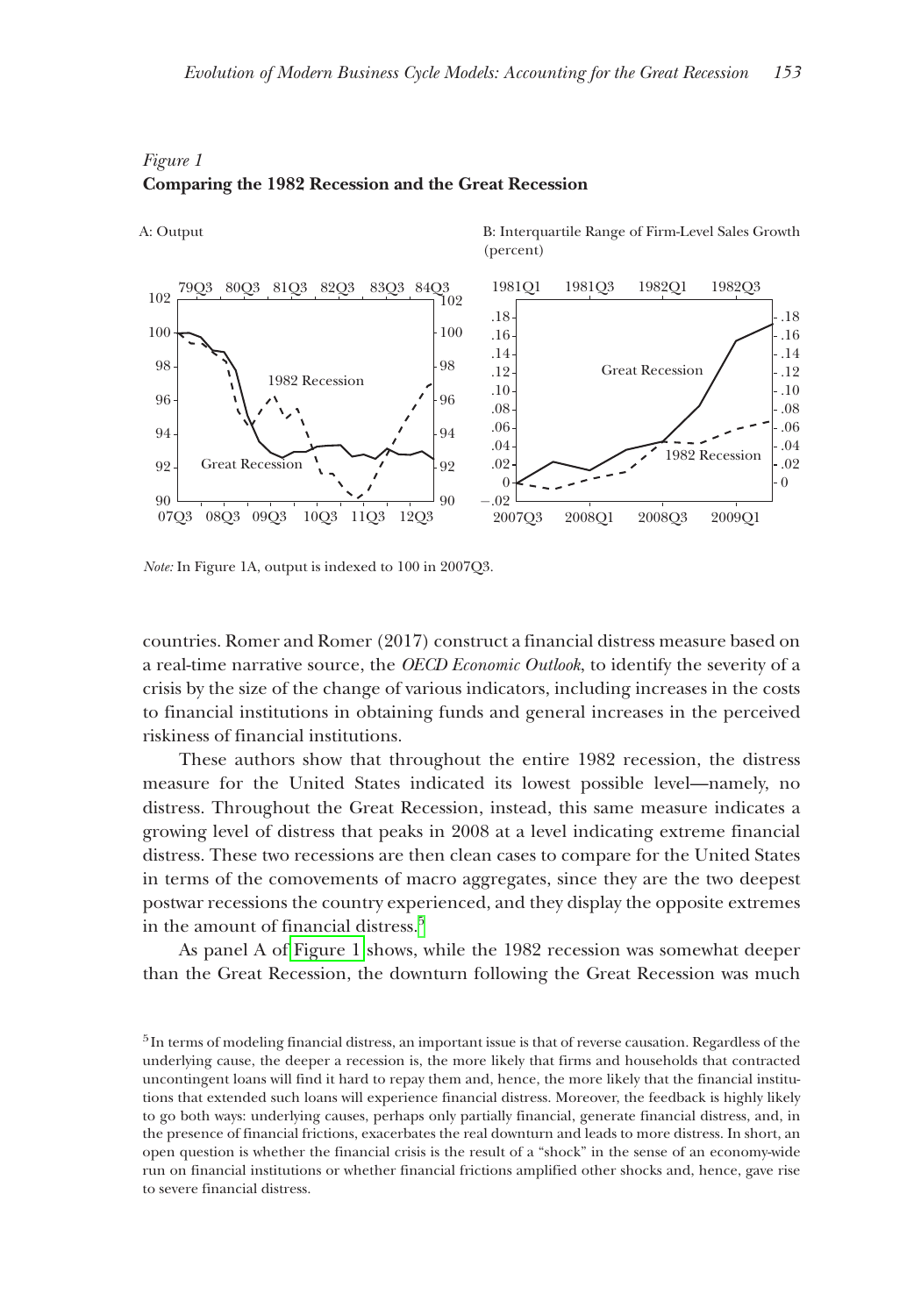

## *Figure 2* **US Output and Hours in the 1982 Recession and the Great Recession**

*Note:* Panels A and B show output detrended by a 1.6 percent trend and non-detrended hours, normalized to 100 at the beginning of each period (1979Q1 for the 1982 recession and 2007Q3 for the Great Recession). TFP is total factor productivity.

more persistent.<sup>[6](#page-13-0)</sup> The more basic question is whether the patterns of comovements among the major aggregates differ between financial and nonfinancial recessions to the point where a different mechanism is called for than those that conventionally account for most of the other postwar recessions. The short answer is "yes."

The comovements among output, hours, and total factor productivity in the Great Recession in the United States differed from earlier recessions. Compared to the 1982 recession, in the Great Recession the drop in total factor productivity was much smaller relative to the drop in output, whereas the drop in hours was much larger and longer-lasting than the drop in output. In terms of mechanisms, these patterns imply that the 1982 recession was characterized by the typical pattern of most postwar recessions, which can be mechanically accounted for by drops in total factor productivity, whereas the pattern in the Great Recession cannot be. This latter recession, instead, seems to suggest the need for a mechanism that makes labor fall much more relative to output than it does in both typical recessions and in standard models (Brinca, Chari, Kehoe, and McGrattan 2016).

As for the data, the two panels of Figure 2 illustrate this difference. In panel A, we graph output detrended by a 1.6 percent trend and non-detrended hours, both normalized to 100 in 1979Q1. We see that, relative to 1979Q1, output falls about 10 percent and hours fall about 6 percent so that the decline in hours is much smaller than the decline in output. In panel B, we graph output for the Great Recession detrended by a 1.6 percent trend, as well as non-detrended hours, both normalized to 100 in 2007Q3. Comparing the levels in 2007Q3 to those in the subsequent

<span id="page-13-0"></span> $6$ Some economists, such as Taylor (2016), argue that the causes of this slow growth are not directly connected to the financial crisis that accompanied the Great Recession.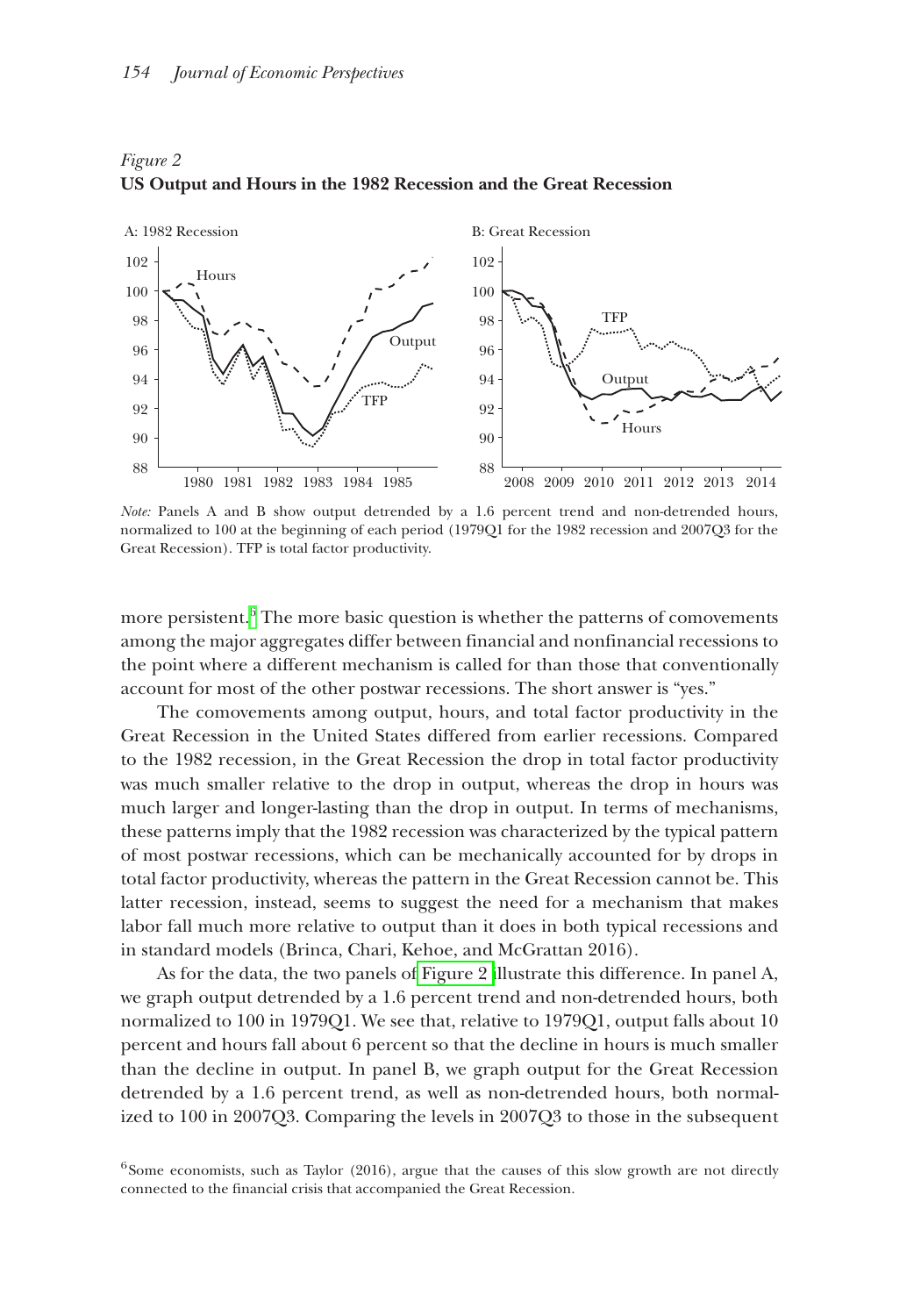trough, output falls about 7 percent and hours fall about 9 percent. Critically, during the Great Recession, the decline in hours is larger than the decline in output. Since standard real business models imply that for any given productivity shock, the percentage fall in hours is less than half of that in output, such models simply cannot account for the patterns of comovements in the Great Recession.

In sum, the 1982 recession, which exhibited no financial distress, was a typical real business cycle recession.<sup>7</sup> In contrast, the Great Recession, which exhibited financial distress an order of magnitude larger than all other postwar US recessions, had a modest fall in measured total factor productivity but a fall in hours greater than the fall in output.

#### **A Mechanism for the Patterns of Comovements during the Great Recession**

Any mechanism that accounts for the Great Recession must generate a large downturn in output associated with a sharp fall in hours, must generate a small decline in measured productivity, and must also be consistent with a large rise in measured financial distress.

One striking feature of the micro data from the Great Recession is that the financial crisis was accompanied by large increases in the cross-sectional dispersion of firm growth rates (Bloom, Floetotto, Jaimovich, Sparta-Eckstein, and Terry 2014). Indeed, as panel B of Figure 1 shows, the increase in the interquartile range of firms' sales growth during the Great Recession was nearly triple that during the 1982 recession. As credit conditions tightened during the financial crisis, firms' credit spreads increased while both equity payouts and debt purchases decreased. Motivated by these observations and the patterns of comovements described earlier, Arellano, Bai, and Kehoe (forthcoming) build a model with heterogeneous firms and financial frictions, in which increases in volatility at the firm level lead to increases in the cross-sectional dispersion of firm growth rates, a worsening of financial conditions, and a decrease in aggregate output and labor associated with small movements in measured total factor productivity.

The key idea in the model is that hiring inputs to produce output is risky: firms must hire inputs before they receive the revenues from their sales. To hire these inputs, firms must pledge to use some of their future revenues to pay for them. In this context, (owners of) firms face the risk of any idiosyncratic shock that occurs between the time of production and the receipt of revenues. When financial markets are incomplete in that firms have only access to debt contracts to insure against such shocks, firms and their creditors must bear this risk, which has real consequences if firms must experience a costly default once they cannot meet their financial obligations. In the model, an increase in uncertainty arising from an increase in the volatility of idiosyncratic productivity shocks at the firm level makes the revenues from any given amount of

<span id="page-14-0"></span> $7$ Chari, Kehoe, and McGrattan (2007) stress that measured fluctuations in total factor productivity are best thought of as efficiency wedges—namely, reduced-form shocks that arise from the interaction of frictions with primitive shocks. Hence, this finding could be consistent with the view that the decline in measured total factor productivity during the 1982 recession was a monetary policy reaction to nontechnology shocks.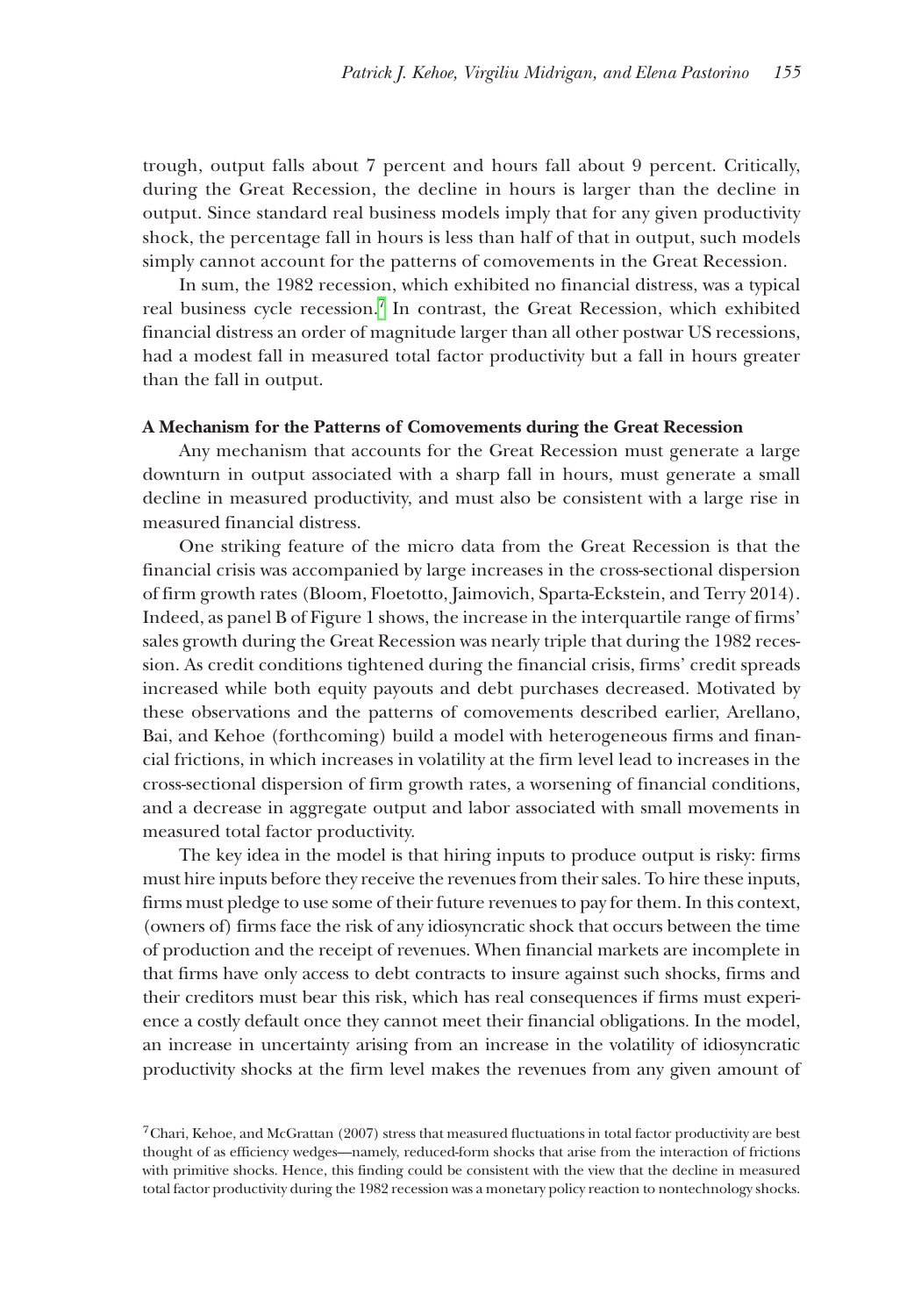labor hired more volatile and, thus, a default more likely. Thus, in equilibrium, an increase in volatility leads firms to hire fewer inputs, and so output to decrease.

Formally, the model of Arellano, Bai, and Kehoe (forthcoming) features a continuum of heterogeneous firms that produce differentiated products. The productivity of these firms is subject to idiosyncratic shocks with stochastically time-varying volatility; these volatility shocks are the only aggregate shocks in the economy. Three ingredients are critical to the workings of the model. First, firms hire their inputs here, labor—and produce before they know their idiosyncratic shocks. The insight that hiring labor is a risky investment is a hallmark of quantitative search and matching models, but is missing from most simple macroeconomic models. Second, financial markets are incomplete in that firms have access only to state-uncontingent debt and can default on it. Firms face interest rate schedules for borrowing that depend on all the shocks, so that higher borrowing and labor hiring result in higher probabilities of default. Third, motivated by the work of Jensen (1986), the model includes an agency friction in that managers can divert free cash flow to projects that benefit themselves at the expense of firms. This friction makes it optimal for firms to limit free cash flow and, thus, makes firms less able to self-insure against adverse shocks.

In the model, the main result is that an increase in uncertainty arising from an increase in the volatility of idiosyncratic productivity shocks increases the volatility of the revenues from any given amount of labor hired. As the risk of default increases, firms cut back on hiring inputs. This result depends critically on the assumptions of incomplete financial markets and the agency friction. If firms had access to complete financial markets, firms would simply respond to a rise in volatility by restructuring the pattern of payments across states and, as Arellano, Bai, and Kehoe (forthcoming) show, both output and labor would increase sharply when volatility rises. Indeed, when the distribution of idiosyncratic productivity spreads out and shocks are serially correlated, firms with high current productivity shocks tend to hire relatively more of the factor inputs. It is only when the volatility of firm-level productivity shocks is accompanied by financial frictions that the model produces a downturn. Without agency costs, firms could self-insure by maintaining a large buffer stock of unused credit. Absent the agency friction, firms find it optimal to build up buffer stocks well in excess of those observed in the data. With it, however, they find it optimal to limit the size of their buffer stocks and maintain debt levels consistent with those in the data. With such debt levels, the model generates realistic fluctuations in labor.

Quantitatively, Arellano, Bai, and Kehoe (forthcoming) investigate whether an increase in the volatility of firm-level idiosyncratic productivity shocks, which generates the increase in the cross-sectional dispersion of firm-level growth rates observed in the recent recession, leads to a sizable contraction in aggregate economic activity and tighter financial conditions. To do so, they choose a sequence of volatility shocks so that the model produces the same cross-sectional increase in sales growth as observed during the Great Recession. [Figure 3A](#page-16-0) shows the resulting cross-sectional volatility of sales growth in the model and the data, where the latter is measured by the interquartile range of sales growth across firms. Figures 3B and 3C show that the model can account for essentially all of the contraction in output and labor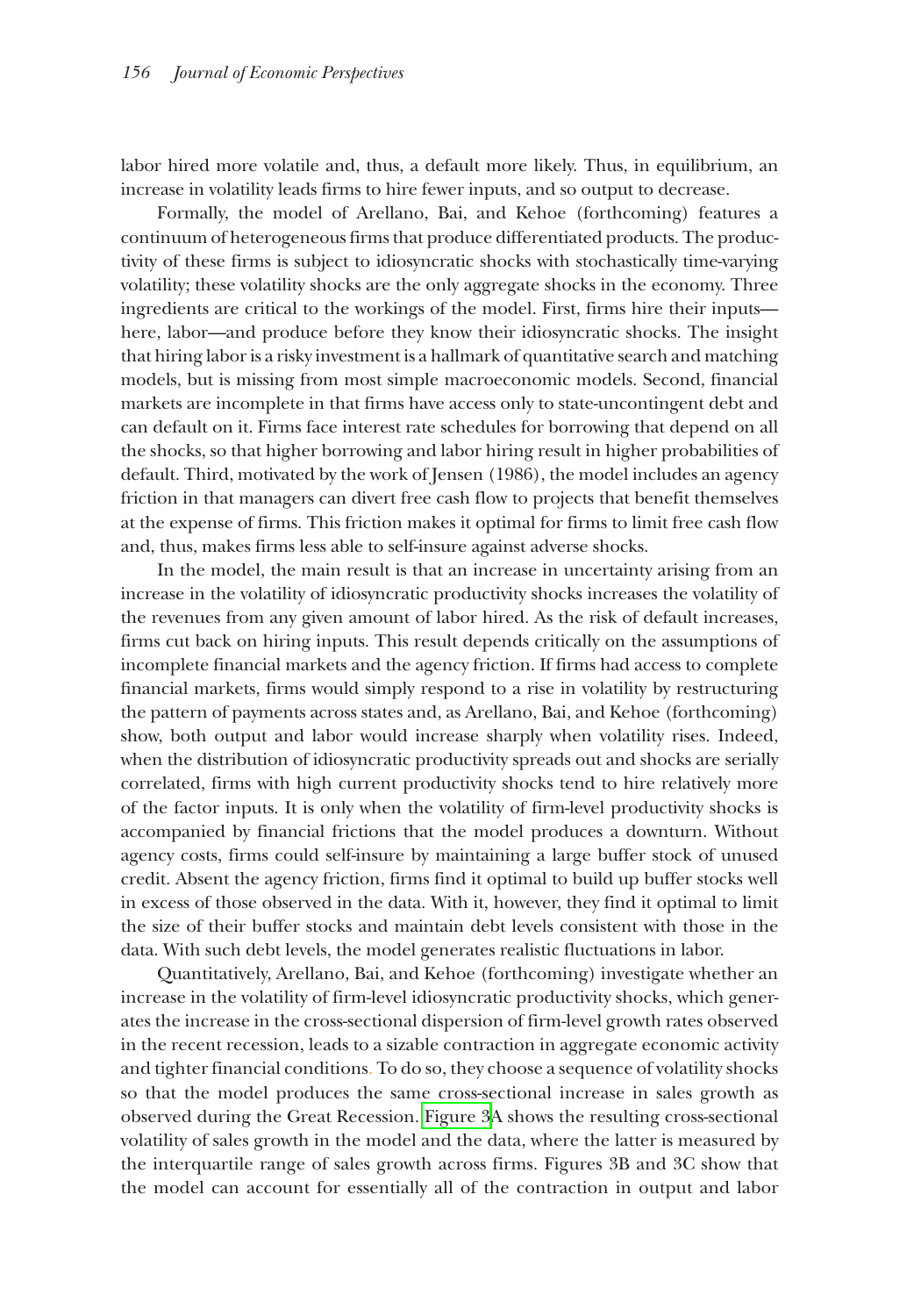

# <span id="page-16-0"></span>*Figure 3* **Great Recession Event: Data and a Model**

*Source:* Arellano, Bai, and Kehoe (forthcoming).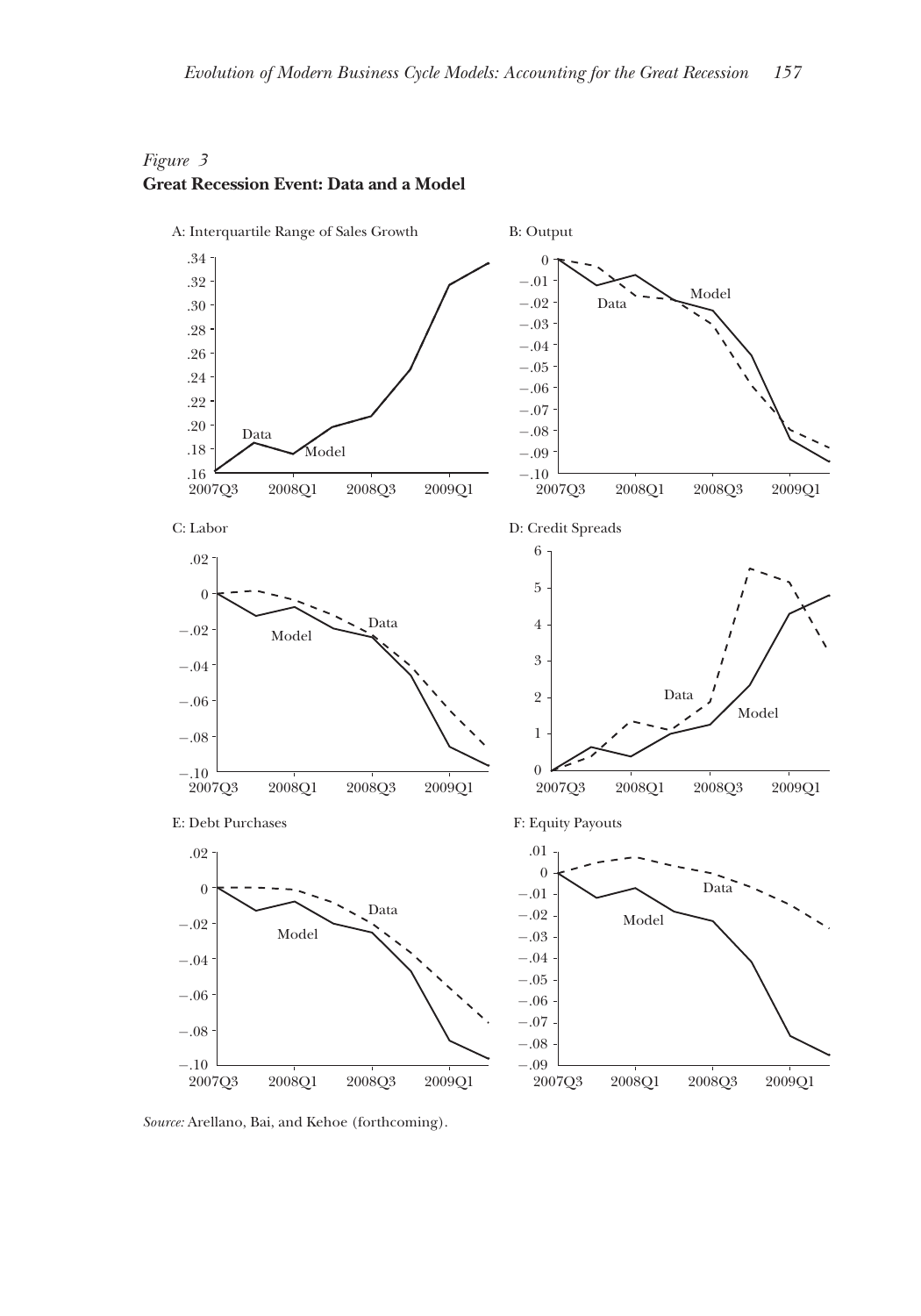| Percentile     | Data $(\%)$ |                |     | Model $(\% )$ |          |     |
|----------------|-------------|----------------|-----|---------------|----------|-----|
|                | 25          | 50             | 75  | 25            | 50       | 75  |
| Spread         |             | 1.3            | 2.1 | 1.1           | 2.8      | 6.3 |
| Growth         | -9          | $\theta$       | 11  | $-7$          | $\theta$ | 9   |
| Leverage       | 9           | 26             | 62  | 25            | 29       | 33  |
| Debt purchases | $-10$       | $\overline{0}$ | 21  | $-14$         | $\theta$ | 16  |
| Equity payouts | -4          | $\overline{0}$ | 12  | $-19$         | $\theta$ | 23  |

*Table 1* **Financial Variables from the Cross-Sectional Distribution of Firms: Data and a Model**

*Source:* The data are from Compustat, and the model is from Arellano, Bai, and Kehoe (forthcoming). *Note:* Leverage is the sum of short-term and long-term debt divided by average sales. Equity payouts are the ratio of the sum of dividends and net equity repurchases to average sales and debt. Debt repurchases are the ratio of the change in total firm debt to average sales. For both data and model, we report the median of the time series of the 25th, 50th, and 75th percentiles across firms, computed for each variable and quarter. Growth and dividends are reported relative to the median 50th percentile.

that occurred in the Great Recession. Figures 3D, 3E, and 3F show that the model also does a reasonable job of reproducing the changes in financial variables that occurred during this period, as measured by credit spreads, debt purchases, and equity payouts. More generally, the authors show that their model generates labor fluctuations that are large relative to those in output, similar to the relationship between output and labor in the data.

It is useful to contrast the Arellano, Bai, and Kehoe (forthcoming) approach linking the model to the micro data to that used in a well-cited second-generation model of financial shocks and the Great Recession, namely, that of Christiano, Motto, and Rostagno (2017). This latter paper focuses on fitting 12 aggregate time series: GDP, consumption, investment, hours, inflation, wages, prices of investment goods, and the federal funds rate as well as four aggregate financial variables. The Christiano, Motto, and Rostagno (2017) paper represents the frontier work in that generation, but it never attempts to compare the detailed patterns of firm-level variables implied by the model to those in the data. In contrast, Arellano, Bai, and Kehoe (forthcoming) take a very different approach to the micro data. The authors start by showing that the model is consistent with some basic features of firms' financial conditions over the cycle, namely that firm credit spreads are countercyclical, as in the data, and that both the ratio of debt purchases to output and the ratio of equity payouts to output have similar correlations with output and volatility as in the data.

They then turn to micro moments of financial variables from the cross-sectional distribution of firms. Table 1 presents the time series median of spreads, the growth of sales, leverage, debt purchases, and equity payouts by each quartile. While there are some differences, this simple model does a reasonable job of reproducing these moments. Arellano, Bai, and Kehoe also show that the correlations of firm-level leverage with firm-level credit spreads, sales growth, debt purchases, and equity payouts are similar in the model and the data.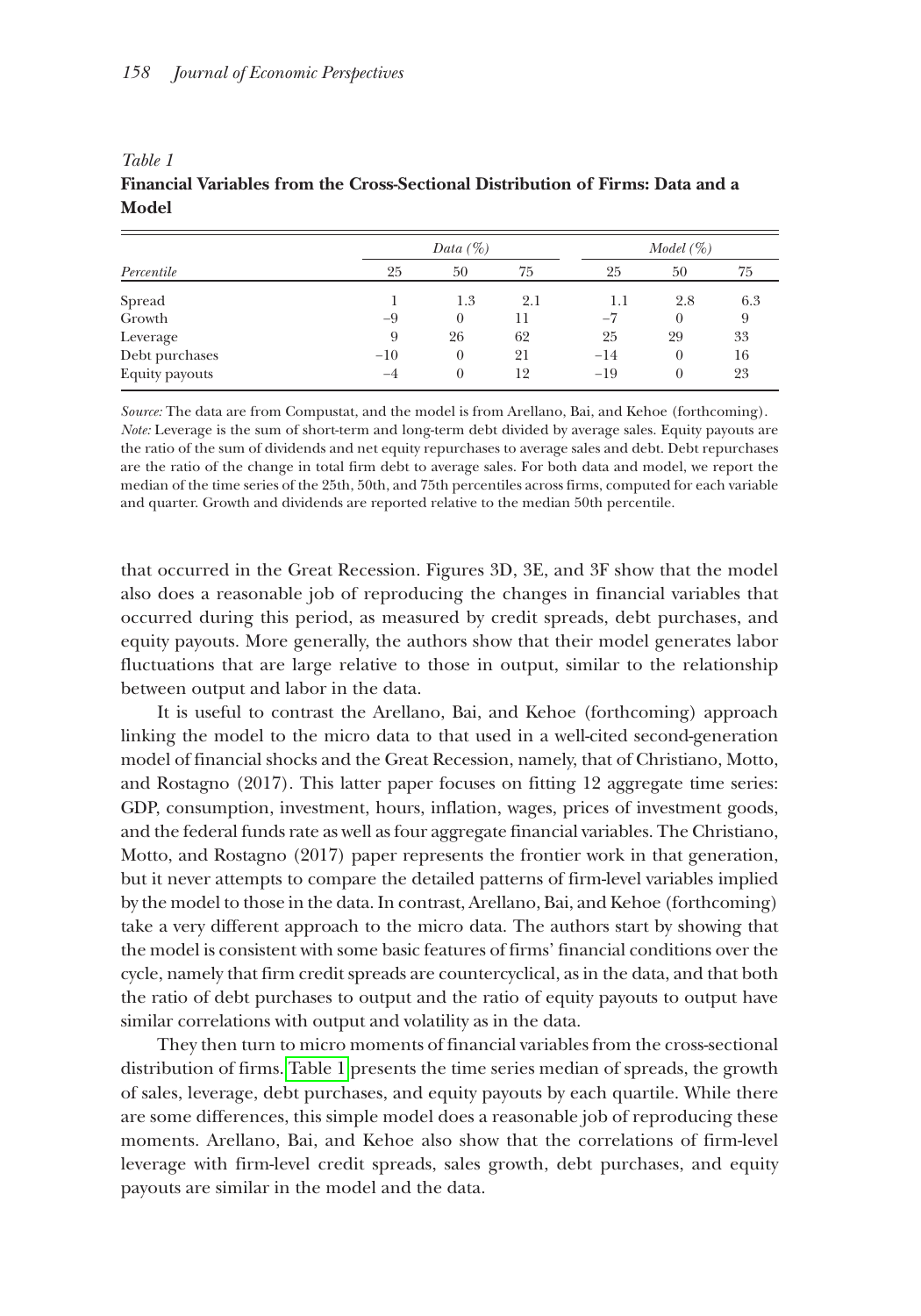

#### *Figure 4* **Change in Employment, Consumption, and Wages across US States**

*Source:* Kehoe, Midrigan, and Pastorino (forthcoming).

#### **A Mechanism for the Regional Patterns of the Great Recession**

An alternative and complementary insight into the Great Recession can be gained by exploring the distinctively different characteristics of the Great Recession within different regions of the United States. To that end, we first discuss the regional patterns of employment, consumption, and wages in the United States during that time. We then conclude by presenting a promising mechanism that accounts for the strongly differential response of different US states to the Great Recession.

During the Great Recession, the regions of the United States that experienced the largest declines in household debt also experienced the largest drops in consumption, employment, and wages (for example, Mian and Sufi 2011, 2014). Here, we focus on two main aggregate patterns. First, the regions of the United States that were characterized by the largest declines in consumption were also characterized by the largest declines in employment, especially in the nontradable goods sector. Second, the regions that experienced the largest employment declines also experienced the largest declines in real wages relative to trend.

The panels of Figure 4 summarize these patterns. In Kehoe, Midrigan, and Pastorino (forthcoming), we illustrate the first pattern by using annual state-level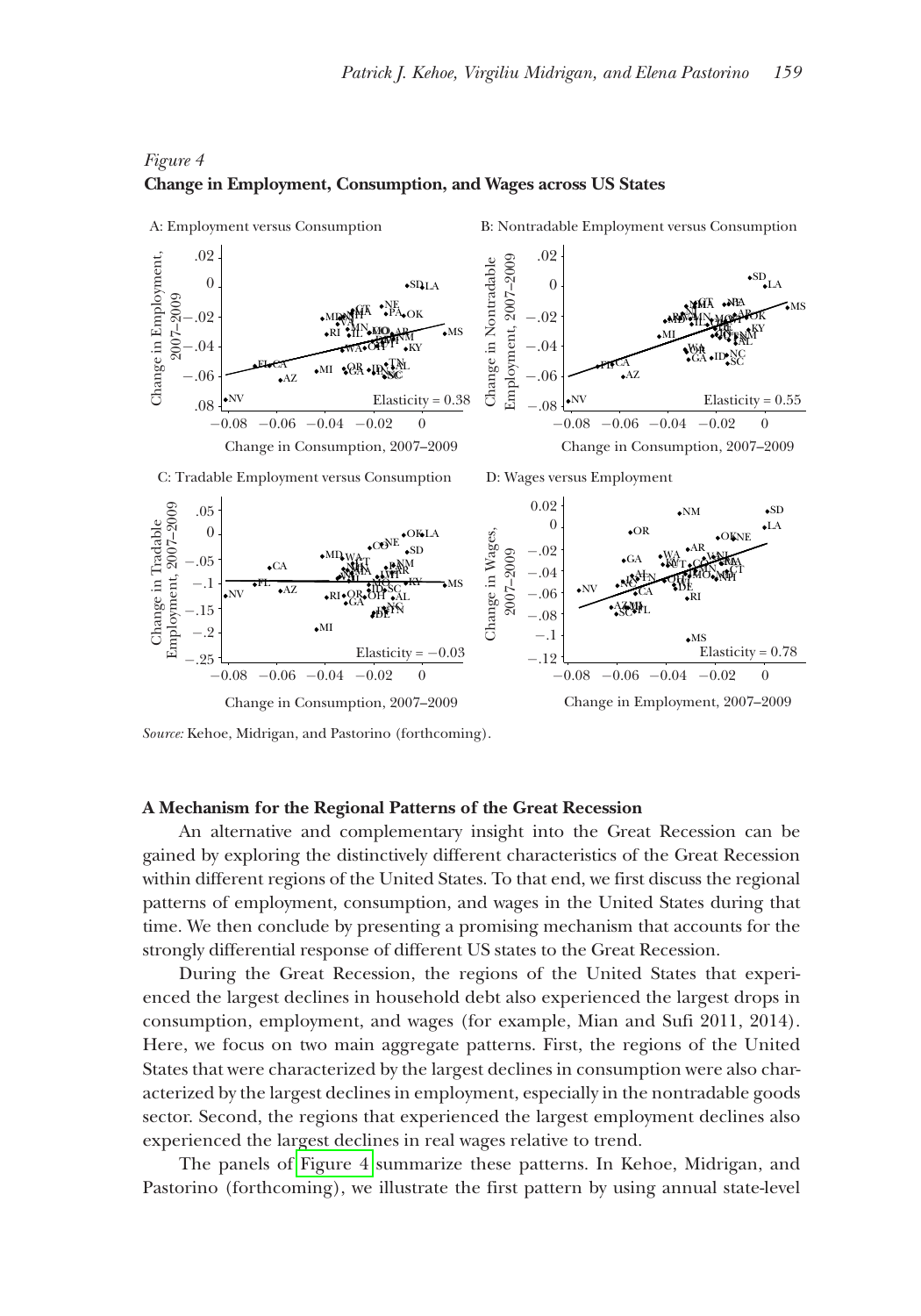data on employment and consumption from the Bureau of Economic Analysis. In the spirit of the model, we isolate changes in consumption associated with changes in households' ability to borrow—or, more generally, in credit conditions—as proxied by changes in house prices, by projecting state-level consumption growth on the corresponding growth in state-level house prices (from Zillow). We use the resulting series for consumption growth in our analysis (for a similar approach, see Charles, Hurst, and Notowidigdo 2015).

Panel A of Figure 4, taken from Kehoe, Midrigan, and Pastorino (forthcoming), plots state-level employment growth between 2007 and 2009 against the measure of state-level consumption growth just described over this same period. The elasticity of employment to consumption is 0.38. Panels B and C show that consumption declines are associated with relatively large declines in nontradable employment and essentially no changes in tradable employment across states: a 10 percent decline in consumption across states is associated with a 5.5 percent decline in nontradable employment and a negligible (and statistically insignificant) 0.3 percent increase in tradable employment. The large negative intercept in panel C shows that the decline in tradable employment is sizable in all states but unrelated to changes in consumption across states.

The second main correlation is shown in panel D of Figure 4, which reproduces a version of the findings in Beraja, Hurst, and Ospina (2016). These authors document that wages were moderately flexible in the cross section of US regions during the Great Recession: the cross-regional decline in wages was almost as large as the decline in employment. We closely follow their approach by using census data for wages from the Integrated Public Use Microdata Series and controlling for observable differences in workforce composition both across states and within a state over time, as in Beraja, Hurst, and Opsina (2016). As panel D shows, a decline in employment of 10 percent across US states during the Great Recession is associated with a decline in wages of 7.8 percent.

To investigate these cross-regional patterns, Beraja, Hurst, and Ospina (2016) use what they term a semi-structural methodology, which relies on a general equilibrium model and a combination of regional and aggregate data, to identify the regional and aggregate shocks driving business cycles. In particular, based on detailed census data at the household level on employment and wages, they find that, in the cross section, in regions where hours worked fell relatively more, nominal and real wages fall relatively more. These authors also show that shocks to the intertemporal marginal rate of substitution of consumption—called discount factor shocks can account for the vast bulk of the cross-regional variation in employment in the United States during the Great Recession. The idea of using shocks to the discount factor as a proxy for variations in financial risk in the context of the Great Recession was also applied by Hall  $(2017)$ .<sup>[8](#page-19-0)</sup>

<span id="page-19-0"></span><sup>&</sup>lt;sup>8</sup>Here we have discussed one class of models that accounts for aggregate movements and another one that accounts for cross-sectional movements. For an interesting model that attempts to account for both movements at the same time, see Jones, Midrigan, and Philippon (2017).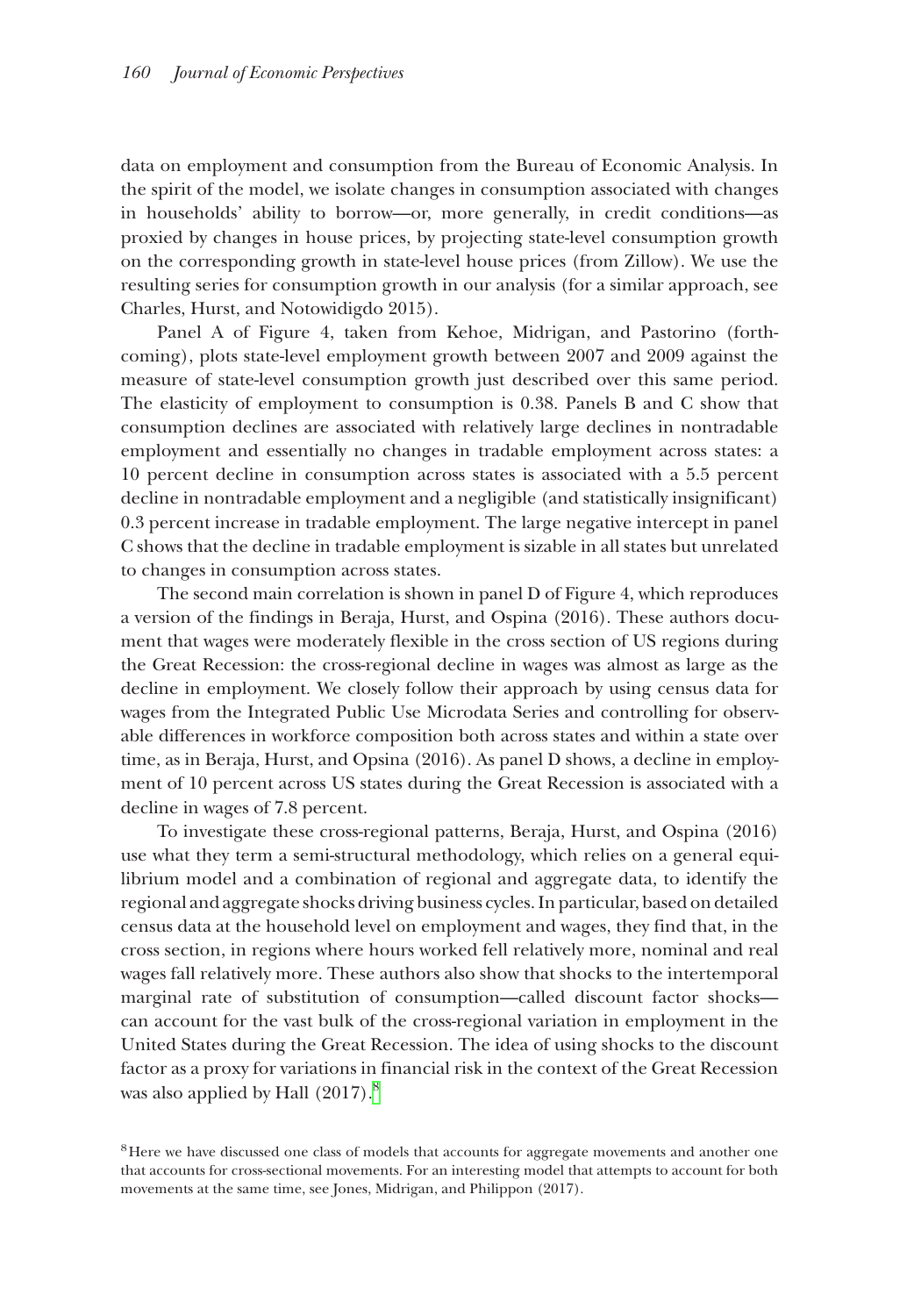Using an approach that is complementary to Beraja, Hurst, and Ospina (2016), in Kehoe, Midrigan, and Pastorino (forthcoming), we investigate how the interplay between credit and labor market frictions can account for the cross-sectional patterns just documented. We develop a version of the Diamond–Mortensen– Pissarides search model with risk-averse agents, borrowing constraints, and human capital accumulation. The underlying idea is that hiring workers is an investment activity: costs of creating vacancies are paid up front, whereas benefits, as measured by the flows of surplus from the match between a firm and worker, accrue over time. In this framework, a credit tightening generates a fall in investment—including investment related to hiring workers—that induces firms to post fewer vacancies and so causes employment in the aggregate to fall.

The key innovation here is the addition of human capital accumulation on the job. In a textbook version of the Diamond–Mortensen–Pissarides search model without human capital accumulation, a large fraction of the present value of benefits from forming a match accrues early in the match. As a result, credit tightening has little effect on hiring in this model. But in the presence of human capital accumulation, the flows of benefits from forming a match have a much longer duration. Intuitively, a match not only produces current output but also augments a worker's human capital, which is also valuable to future matches and thus has persistent effects on a worker's output flows—a finding that holds even if matches dissolve at a high rate. We show that this significantly longer duration of surplus flows or returns to employment amplifies, by a factor of 10, the drop in employment from a credit contraction like the one observed during the Great Recession, relative to that implied by the model without human capital accumulation.

To build intuition for our new mechanism, consider a firm's incentives to post vacancies after a credit tightening that leads to a temporary fall in consumption. Since consumers have a desire to smooth consumption, this temporary fall in consumption increases consumers' marginal utility and hence their shadow price of current goods, which then mean-reverts. This temporary increase in the shadow price of goods has two opposing effects. First, it increases the cost of posting vacancies by raising the shadow value of the goods used in this investment. Second, it increases the surplus from a match by raising the shadow value of the surplus flows produced by a match. The cost of posting vacancies rises by more than the benefits because the cost of posting new vacancies is incurred immediately when goods are especially valuable, whereas, in the presence of human capital accumulation, the benefits accrue gradually in the future when shadow prices have already started to mean-revert. As a result, firms post fewer vacancies and, in the aggregate, employment contracts. The longer is the duration of the surplus flows from a match, the larger is the resulting drop in vacancies.

We show that the resulting model does an excellent job of reproducing the cross-state patterns of the Great Recession in terms of the comovement of consumption as well as nontradable, tradable, and overall employment. The model is also consistent with the observation that in the cross section of US states, wages are moderately flexible: a 10 percent drop in employment is associated with a fall in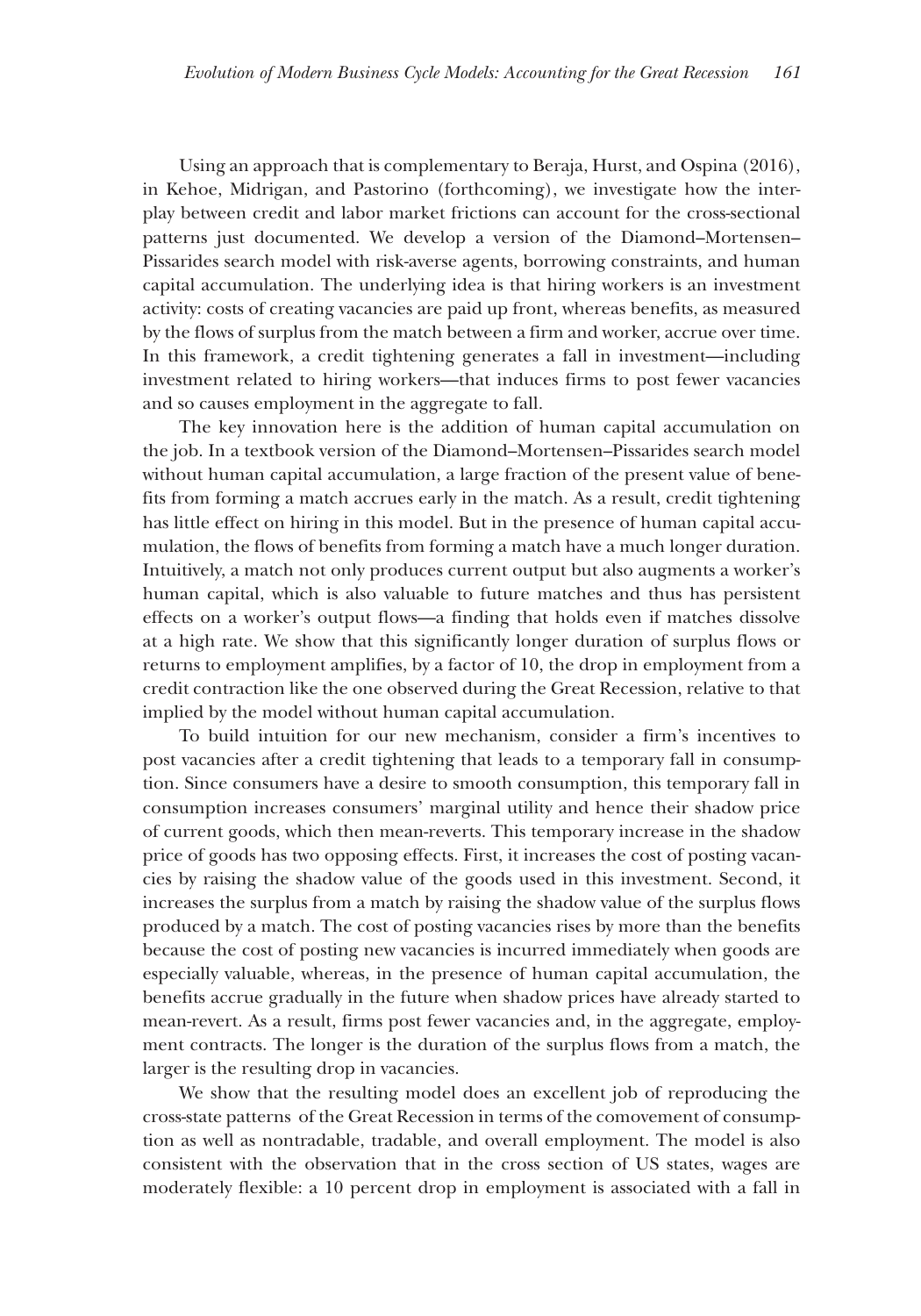| <i>Moments</i>                                            | Data            | Model |
|-----------------------------------------------------------|-----------------|-------|
| <b>Targeted Moments</b>                                   |                 |       |
| Cross-sectional difference in log wages                   | 1.21            | 1.19  |
| 30 to 1 years of experience                               |                 |       |
| Annual wage growth during an employment spell             |                 |       |
| 1–10 years of experience                                  | 0.10            | 0.10  |
| 11-20 years of experience                                 | 0.07            | 0.08  |
| 21-30 years of experience                                 | 0.06            | 0.06  |
| 31–40 years of experience                                 | 0.06            | 0.05  |
| 1–40 years of experience                                  | 0.07            | 0.07  |
| <b>Moments for External Validation</b>                    |                 |       |
| Mean wage drop after nonemployment spell                  | $0.044 - 0.055$ | 0.05  |
| Sensitivity of wage loss to one additional tenure year, % | 1.54            | 1.95  |
| Standard deviation of initial log wages                   | 0.85            | 0.82  |
| Profit share of revenue                                   | 0.06            | 0.06  |

## *Table 2* **Individual Wages and Profits: Data and a Model**

*Note:* For details, see Kehoe, Midrigan, and Pastorino (forthcoming).

wages of 7.8 percent in both the data and the model. Thus, the model predicts sizable employment changes in response to a credit tightening, even though wages are as flexible as they are in the data. As Beraja, Hurst, and Ospina (2016) emphasize, this finding of substantial wage flexibility in the data casts doubt on the popular explanations of the Great Recession in the New Keynesian literature.

It is helpful to contrast second- and third-generation modern business cycle model approaches to understand the cross-regional features of the Great Recession discussed above. The second-generation approach would simply imply choosing parameters for the human capital process so as to fit the state-level employment patterns observed in the data, without informing this choice with any specific micro evidence on the relationship between human capital accumulation and wage growth or verifying whether the inferred parameters are consistent with additional micro evidence.

Instead, we proceed as follows. Because the process for human capital accumulation is critical for the model's predictions, we take great care in using micro data to quantify it. The top part of Table 2 illustrates how we use cross-sectional wage differences from Elsby and Shapiro (2012) to learn how wages vary with experience, as well as longitudinal data on how wages grow over an employment spell, from Buchinsky, Fougère, Kramarz, and Tchernis (2010), to discipline the model parameters.

The bottom part of Table 2 shows how we used other evidence from the micro data, not directly targeted in our moment-matching exercise, for external validation of our mechanism. We show that the model reproduces well observed drops in wages after a nonemployment spell, the sensitivity of this wage drop to an additional year of tenure on the job, the standard deviation of wages at the beginning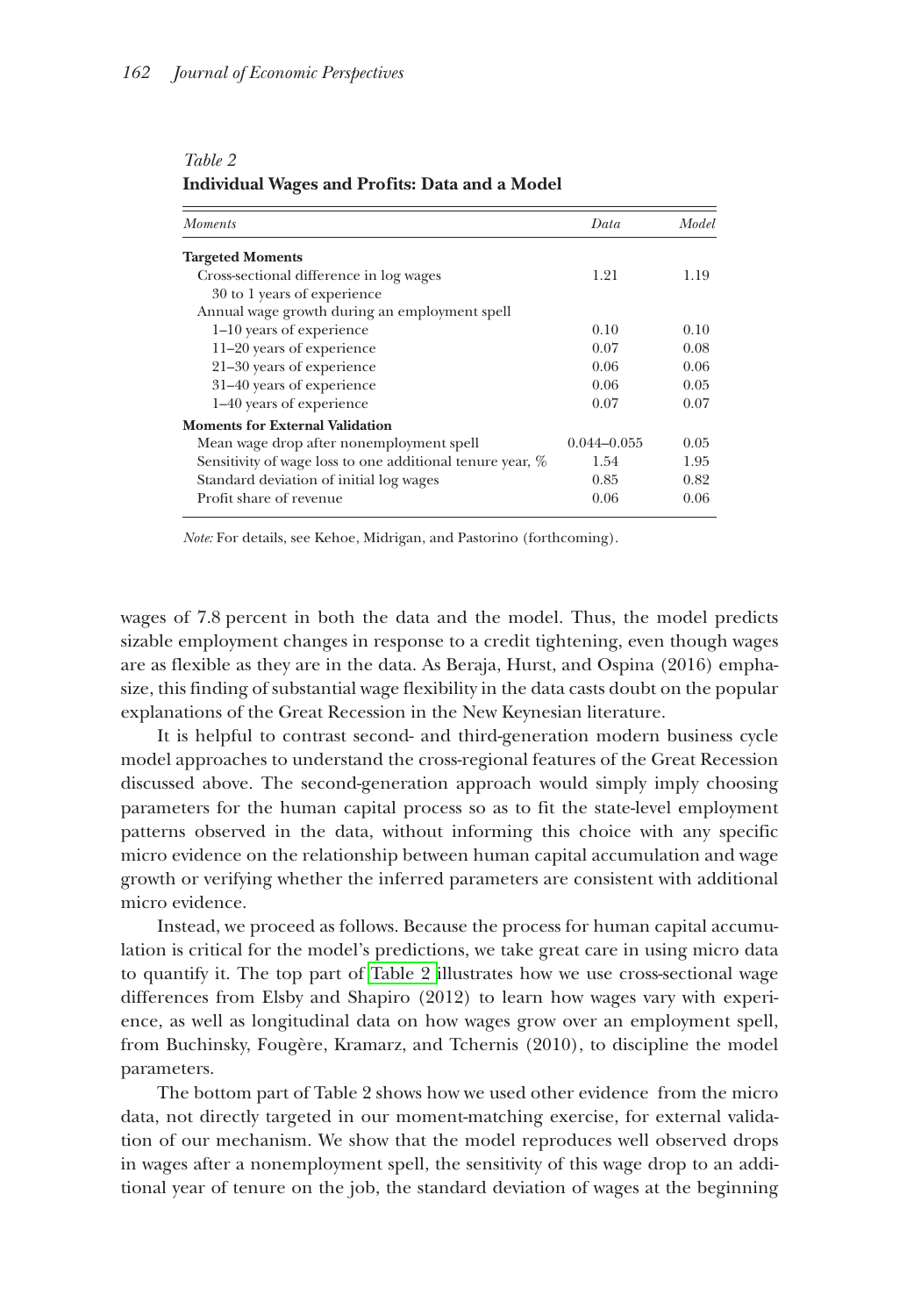of an employment spell, and the profit share of revenue. The model is also consistent with other patterns, including the distribution of durations of nonemployment spells and the evidence on wage losses from displaced worker regressions (as in Jacobson, LaLonde, and Sullivan 1993).

Finally, we show that our main result on the employment decline in response to a credit tightening is robust to a range of estimates of wage growth in the labor economics literature.

Thus, this third-generation real business cycle model introduces a new mechanism, human capital accumulation, for the amplification of the employment response to a credit crunch, and does so in a way that is disciplined by evidence that is external to the phenomenon to be explained.

## **Conclusion: The Centrality of Shifts in Method**

The real business cycle revolution, at its core, was a revolution of method. It represents a move from an older econometric methodology underlying traditional Keynesian and monetarist large-scale macroeconomic models, in which exclusionary restrictions in a system of equations were taken to be the primitive specification of behavior, toward an approach in which maximization problems for consumers and firms that are consistent with a notion of general equilibrium are taken to be the primitive specification of behavior.

It is most fruitful to think of this methodology as a highly flexible language through which modern macroeconomists communicate. The class of existing real business cycle models using dynamic stochastic general equilibrium methods has come to include an enormous variety of work: real and monetary; flexible price and sticky price; financial and labor market frictions; closed and open economies; infinitely lived consumer and overlapping generations versions; homogeneous agent and heterogeneous agent versions; rational and robust expectations; time inconsistency issues at either the policymaker level or the individual decision maker level; multiple equilibria, constrained efficient equilibria, and constrained inefficient equilibria; coordination failures; and so on. Indeed, the language seems flexible enough to incorporate any well-thought-out idea.

What distinguishes individual papers that adopt this language, then, is not the broad methodology used, but rather the particular questions addressed and the specific mechanisms built into the model economy. For example, if one is interested in investigating optimal monetary policy in the face of financial shocks to the credit system, it is necessary to model monetary policy, financial shocks, and a credit system. But in every case, the unifying feature of real business cycles is their methodology the specification of primitive technology, preferences, information structure, and constraints in an environment in which agents act in their own interest.

Macroeconomists still have fundamental disputes, but they all revolve around methodology. In particular, some maintain that all restrictions on prices, wages, and contracts must arise from economic fundamentals, such as technologies,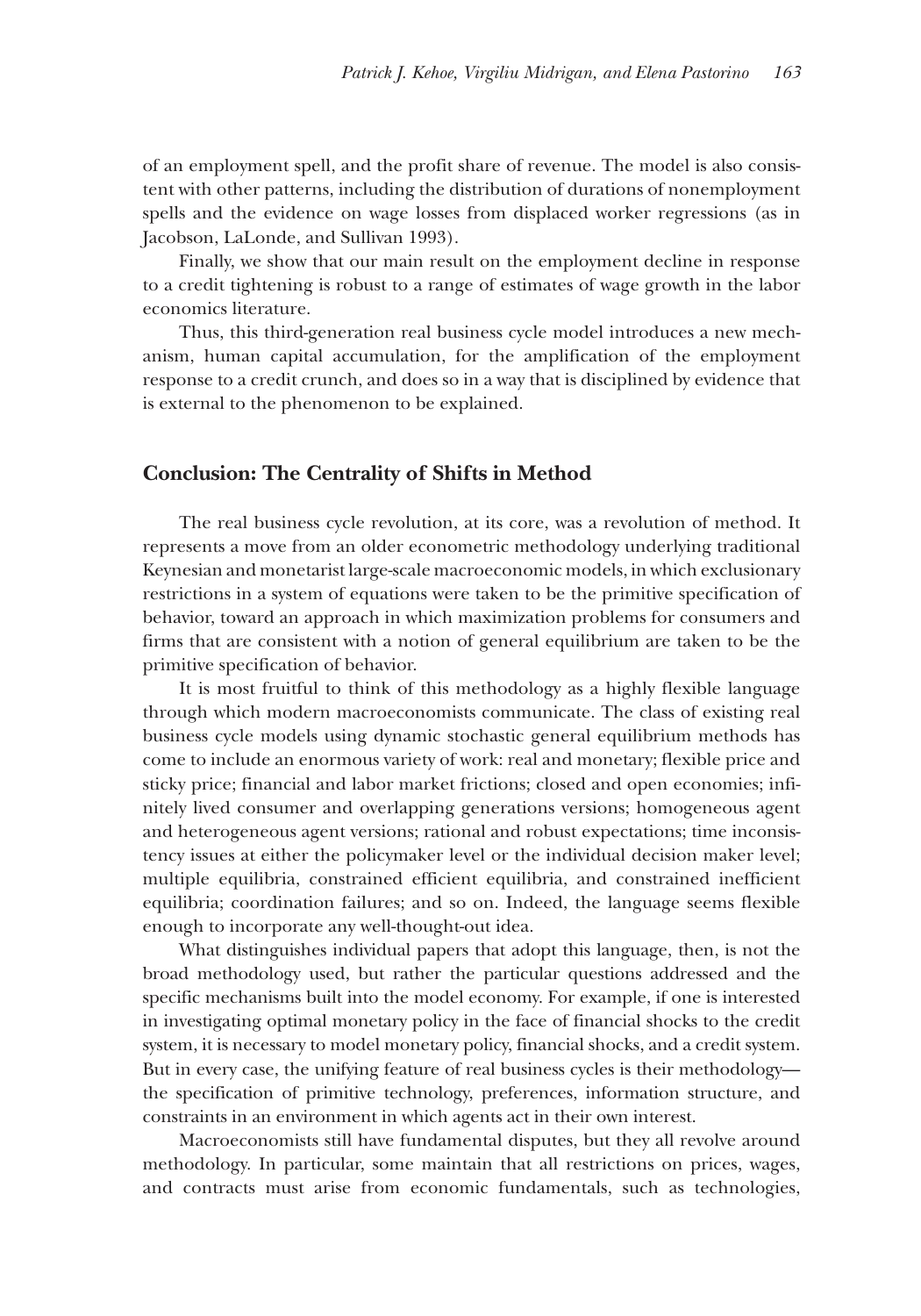including commitment technologies, preferences, and information structure. For these macroeconomists, the existing sticky wage and sticky price models are unappealing because, as Barro (1977) explained, even if wages and prices are sticky in that they cannot respond to shocks, there typically are feasible and mutually beneficial contracts that dominate them. Once such contracts are adopted, the case for an activist monetary policy is strongly weakened. Such macroeconomists also find unappealing models in which debt contracts cannot depend on aggregate observable variables, such as output or region-wide house prices, even though these variables are outside the ability of any single agent to affect, so no moral hazard issue would arise if contracts depended on them. In these setups, they find particularly methodology the study of policies that simply allow the government to partially replicate outcomes that private agents should be able to achieve naturally by themselves.

More important, although macroeconomists often hold heterogeneous beliefs about how promising any particular mechanism may be in accounting for features of the data or about the benefits of any particular policy, they agree that a disciplined debate rests on communication in the language of dynamic general equilibrium theory. By so doing, macroeconomists can clarify the origins of any disagreement and hence make progress on how to settle it. For example, when two different views are justified by fully specified quantitative models, it is relatively easy to pinpoint which key parameters or mechanisms are at the heart of the differing conclusions for policy. Hence, future work can attempt to discern which is in greater conformity with the data. In sum, this approach turns disagreements about outcomes of policies, which are difficult to make scientific progress on without a model, into disagreements about fundamental parameters, which are easier to resolve.

In this sense, there is no crisis in macroeconomics, no massive failure in methodology, no need for undisciplined frictions and shocks. Overall, modern macroeconomists live under a big tent that welcomes creative ideas laid out in a coherent language, specified at the level of primitives, and disciplined by external validation.

■ *We thank Adrien Auclert, Mark Gertler, Robert Hall, Gordon Hanson, Robert Lucas, Ellen McGrattan, Juan Pablo Nicolini, John Taylor, and Timothy Taylor for their comments and are especially thankful to John Cochrane for his detailed feedback. The views expressed herein are those of the authors and not necessarily those of the Federal Reserve Bank of Minneapolis or the Federal Reserve System.*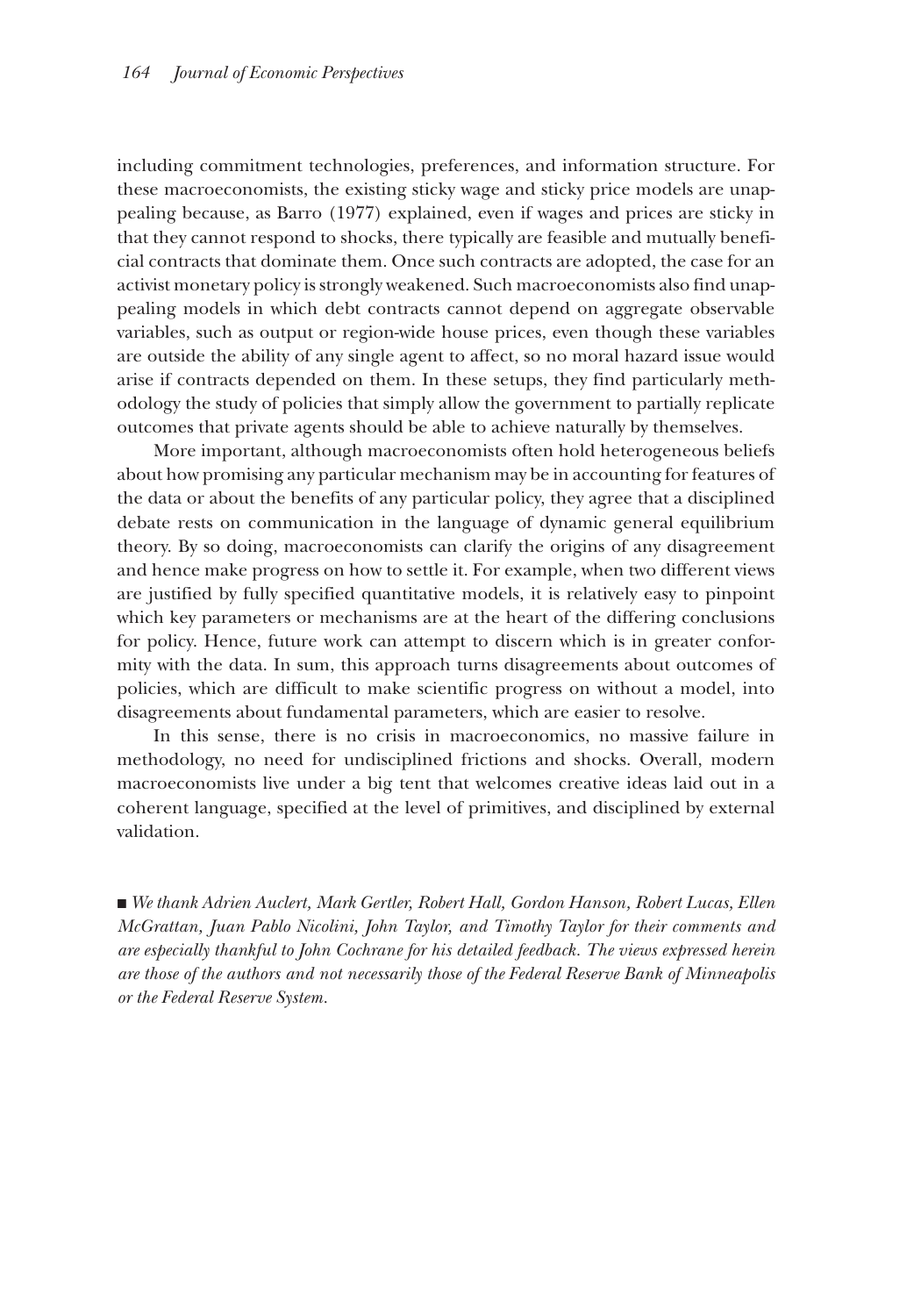#### **References**

**Arellano, Cristina.** 2008. "Default Risk and Income Fluctuations in Emerging Economies." *American Economic Review* 98(3): 690–712.

**Arellano, Cristina, Yan Bai, and Patrick J. Kehoe.**  Forthcoming. "Financial Frictions and Fluctuations in Volatility." *Journal of Political Economy*.

**Barro, Robert J.** 1977. "Long-Term Contracting, Sticky Prices, and Monetary Policy." *Journal of Monetary Economics* 3(3): 305–16.

**Beraja, Martin, Erik Hurst, and Juan Ospina.**  2016. "The Aggregate Implications of Regional Business Cycles." NBER Working Paper 21956.

**Bernanke, Ben S., Mark Gertler, and Simon Gilchrist.** 1999. "The Financial Accelerator in a Quantitative Business Cycle Framework." Chap. 21 in *Handbook of Macroeconomics*, vol. 1C, edited by John B. Taylor and Michael Woodford, 1341–93. Amsterdam: North Holland, Elsevier.

**Bloom, Nicholas, Max Floetotto, Nir Jaimovich, Itay Saporta-Eksten, and Stephen Terry.** 2014. "Really Uncertain Business Cycles." Unpublished paper.

**Brinca, Pedro, V. V. Chari, Patrick J. Kehoe, and Ellen R. McGrattan.** 2016. "Accounting for Business Cycles." Chap. 14 in *Handbook of Macroeconomics*, vol. 2A, edited by John B. Taylor and Harald Uhlig, 1013–63. Amsterdam: North Holland, Elsevier.

**Buchinsky, Moshe, Denis Fougère, Francis Kramarz, and Rusty Tchernis.** 2010. "Interfirm Mobility, Wages and the Returns to Seniority and Experience in the United States." *Review of Economic Studies* 77(3): 972–1001.

**Chari, V. V., Patrick J. Kehoe, and Ellen R. McGrattan.** 2007. "Business Cycle Accounting." *Econometrica* 75(3): 781–836.

**Charles, Kerwin K., Erik Hurst, and Matthew J. Notowidigdo.** 2015. "Housing Booms and Busts, Labor Market Opportunities, and College Attendance." NBER Working Paper 21587.

**Christiano, Lawrence J.** 2016. "The Great Recession: Earthquake for Macroeconomics." *Macroeconomic Review,* Monetary Authority of Singapore 15(1): 87–96.

**Christiano, Lawrence J., Martin Eichenbaum, and Charles L. Evans.** 2005. "Nominal Rigidities and the Dynamic Effects of a Shock to Monetary Policy." *Journal of Political Economy* 113(1): 1–45.

**Christiano, Lawrence J., Roberto Motto, and Massimo Rostagno.** 2017. "Risk Shocks." *American Economic Review* 104(1): 27–65.

**Cole, Harold L., and Timothy J. Kehoe.** 2000. "Self-Fulfilling Debt Crises." *Review of Economic*  *Studies* 67(1): 91–116.

**Cooper, Russell, and João Ejarque.** 2000. "Financial Intermediation and Aggregate Fluctuations: A Quantitative Analysis." *Macroeconomic Dynamics* 4(4): 423–47.

**Correia, Isabel, Emmanuel Farhi, Juan Pablo Nicolini, and Pedro Teles.** 2013. "Unconventional Fiscal Policy at the Zero Bound." *American Economic Review* 103(4): 1172–1211.

**Correia, Isabel, Juan Pablo Nicolini, and Pedro Teles.** 2008. "Optimal Fiscal and Monetary Policy: Equivalence Results." *Journal of Political Economy* 116(1): 141–70.

**Elsby, Michael W. L., and Matthew D. Shapiro.**  2012. "Why Does Trend Growth Affect Equilibrium Employment? A New Explanation of an Old Puzzle." *American Economic Review* 102(4): 1378–1413.

**Hall, Robert E.** 2017. "High Discounts and High Unemployment." *American Economic Review* 107(2): 305–30.

**Jacobson, Louis S., Robert J. LaLonde, and Daniel G. Sullivan.** 1993. "Earnings Losses of Displaced Workers." *American Economic Review* 83(4): 685–709.

**Jensen, Michael C.** 1986. "The Agency Costs of Free Cash Flow, Corporate Finance, and Takeovers." *American Economic Review* 76(2): 323–30.

**Jones, Callum, Virgilliu Midrigan, and Thomas Philippon.** 2017. "Household Leverage and the Recession." Unpublished paper.

**Justiniano, Alejandro, Giorgio E. Primiceri, and Andrea Tambalotti.** 2010. "Investment Shocks and Business Cycles." *Journal of Monetary Economics* 57(2): 132–45.

**Kaplan, Greg, Benjamin Moll, and Giovanni L. Violante.** 2018. "Monetary Policy According to HANK." *American Economic Review* 108(3): 697–743.

**Kehoe, Patrick J., Virgiliu Midrigan, and Elena Pastorino.** Forthcoming. "Debt Constraints and

Employment." *Journal of Political Economy***. Kydland, Finn E., and Edward C. Prescott.** 

1982. "Time to Build and Aggregate Fluctuations." *Econometrica* 50(6): 1345–70.

**Lagos, Ricardo.** 2006. "A Model of TFP." *Review of Economic Studies* 73(4): 983–1007.

**Long, John B., Jr., and Charles I. Plosser.** 1983. "Real Business Cycles." *Journal of Political Economy* 91(1): 39–69.

**Lucas, Robert E., Jr.** 1976. "Econometric Policy Evaluation: A Critique." *Carnegie-Rochester Conference Series on Public Policy*, vol. 1, edited by Karl Brunner and Allan H. Meltzer, 19–46. Amsterdam: North-Holland.